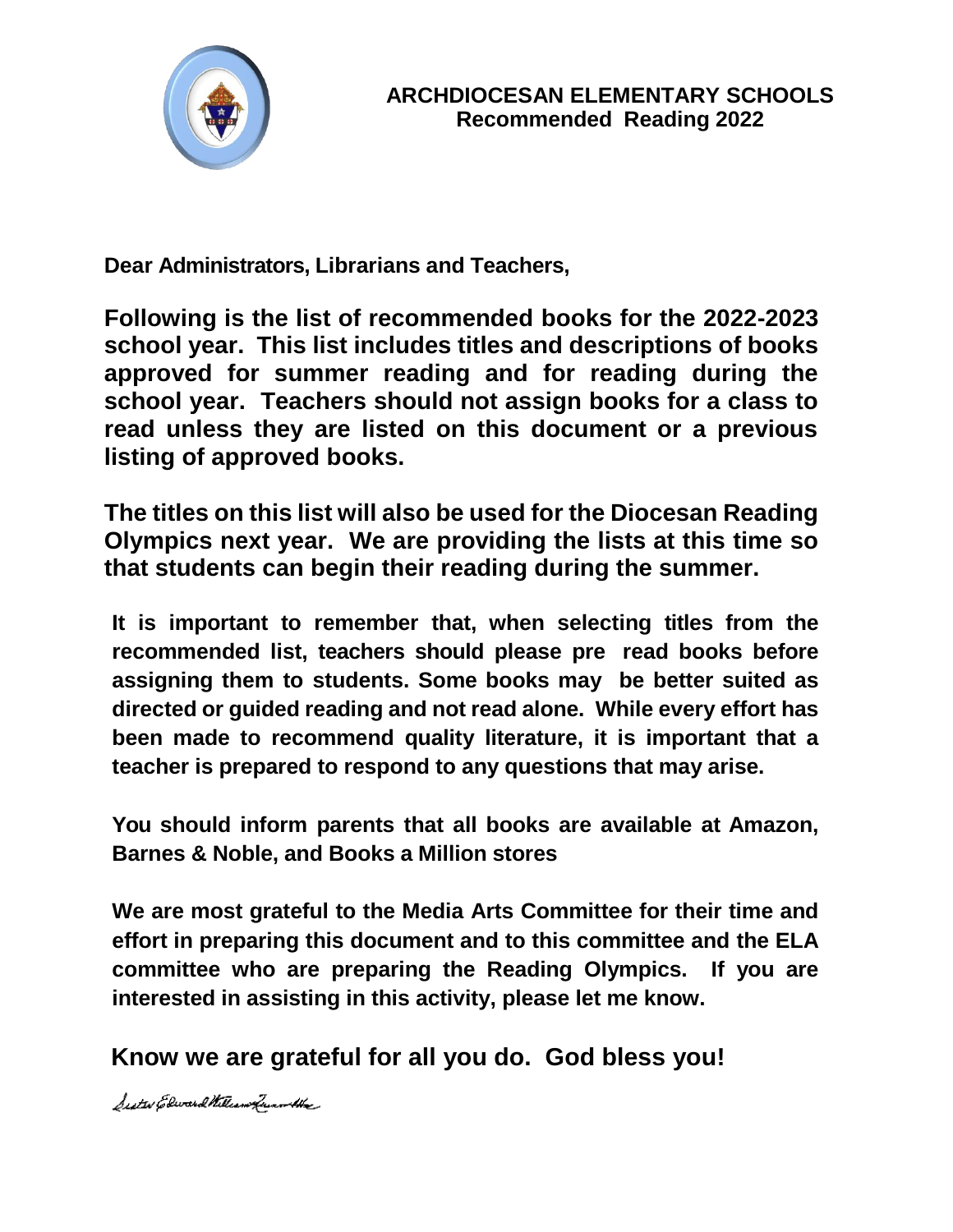#### **PRE-K ENTERING KINDERGARTEN**

*Everywhere Wonder* **by Matthew Swanson** The imagination of a young boy―who explores everything from the pyramids of Egypt to a dusty footprint on the moon―and then back out again to the wonderful world right in front of him. **©2017 Grade Level K-1**

*If You Ever Want to Bring a Circus to the Library, Don't* **by Elise Parsley** If you see a poster that says "You Can Do Anything at the Library!", it is NOT giving you permission to put on a circus! But Magnolia doesn't see any problem with setting up her own big top. She's got a lot of gusto and one mean human cannonball routine. **©2017 Grade Level K-1**

*If You Ever Want to Bring a Circus to the Library, Don't* **by Elise Parsley** If you see a poster that says "You Can Do Anything at the Library!", it is NOT giving you permission to put on a circus! But Magnolia doesn't see any problem with setting up her own big top. She's got a lot of gusto and one mean human cannonball routine. **©2017 Grade Level K-1**

*Good Day, Good Night* **by Margaret Wise Brown** Reminiscent of the author's beloved Goodnight Moon, this shares a day—and night—in the life of a busy little bunny. **©2017 Grade Level K-1**

*Green* **by Laura Vaccaro Seeger** How many kinds of green are there? There's the lush green of a forest on a late spring day, the fresh, juicy green of a just-cut lime, the incandescent green of a firefly, and the vivid aquamarine of a tropical sea. **2013 Caldecott Honor Book, Geisel Honor Book,** *Kirkus Reviews* **Best Children's Book of ©2012 Grade Level Preschool-1**

*Hello Lighthouse* **by Sophie [Blackall](https://www.lbyr.com/contributor/sophie-blackall/)** Tells the story of life in a lighthouse. Told through full page illustrations, this fascinating picture book tells the story of a dedicated lighthouse keeper and his growing family. **©2018 Grade Level Preschool-3, 2019 Caldecott Medal**

*Mae Jamison: A Kid's Book About Reaching Your Dreams* **by Mary Nhin** Mini Movers and Shakers children's book series comes with a cast of characters who have failed, yet succeeded despite overwhelming obstacles. In the fourth volume, we meet Mae Jemison. Find out what happens in this kids book about reaching your dreams.**©2020 Grade Level K-1**

**Nerdy Birdy by Aaron Reynolds and Matt Davies** Nerdy Birdy likes reading, video games, and reading about video games, which immediately disqualifies him for membership in the cool crowd. One thing is clear: being a nerdy birdy is a lonely lifestyle. When he's at his lowest point, Nerdy Birdy meets a flock just like him. He has friends and discovers that there are far more nerdy birdies than cool birdies in the sky. **@2015 Grade Level Preschool-2**

*Not Friends* **by Rebecca Bender** Giraffe and Bird are not friends. After all, they fight all the time. But when they go their separate ways and a scary storm strikes, they both realize they might be better off together--even if they are still not friends. **©2017 Grade Level K-1**

*One-osaurus, Two-osaurus* **by Kim Norman** A counting book and dinosaurs celebrating make an entertaining book about numbers and counting. Ending has a Funny twist and shows how a child uses their imagination. **©2021 Grade Level Preschool-2**

*The Panda Problem* **by Deborah Underwood** Every story needs a problem. But Panda doesn't have a problem. Unless . . . Panda is the problem. Just who is the main character of this story? A funny book about how books work. **©2019 Grade Level Preschool-2**

*Robinson* **by Peter Sís** Illustrated by the author Exquisite art and a heartfelt story of adventure and friendship come together in this imaginative, magical book. **©2017 Grade Level K-2**

*They All Saw a Cat by Brendan Wenzel* The cat walked through the world, with its whiskers, ears, and paws . . . In this glorious celebration of observation, curiosity, and imagination, Brendan Wenzel shows us the many lives of one cat, and how perspective shapes what we see. When you see a cat, what do you see? **2017 Caldecott Honor Book ©2016 Grade Level Preschool-K**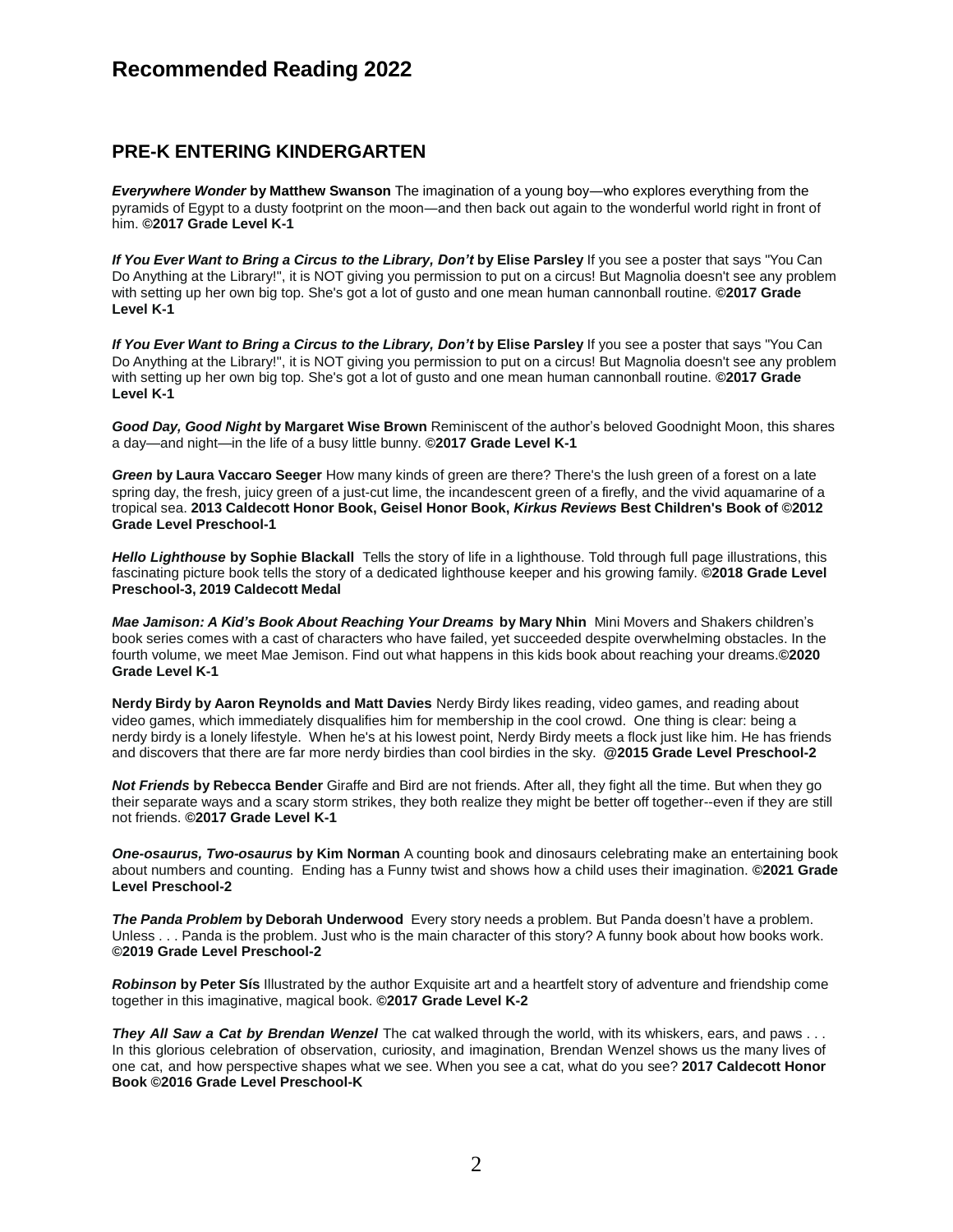*Time for Kenny* **by Brian Pinkey** First, Kenny must get dressed. Maybe he can wear his mom's shoes? And his grandpa's hat seems to fit perfectly on his head. Luckily, with the help of his family, Kenny is finally set to go. Then he must overcome his fear of the monstrous vacuum cleaner, learn to play soccer with his big sister, and—after all that fun—get ready for bedtime. **©2021 Grade Level K-1**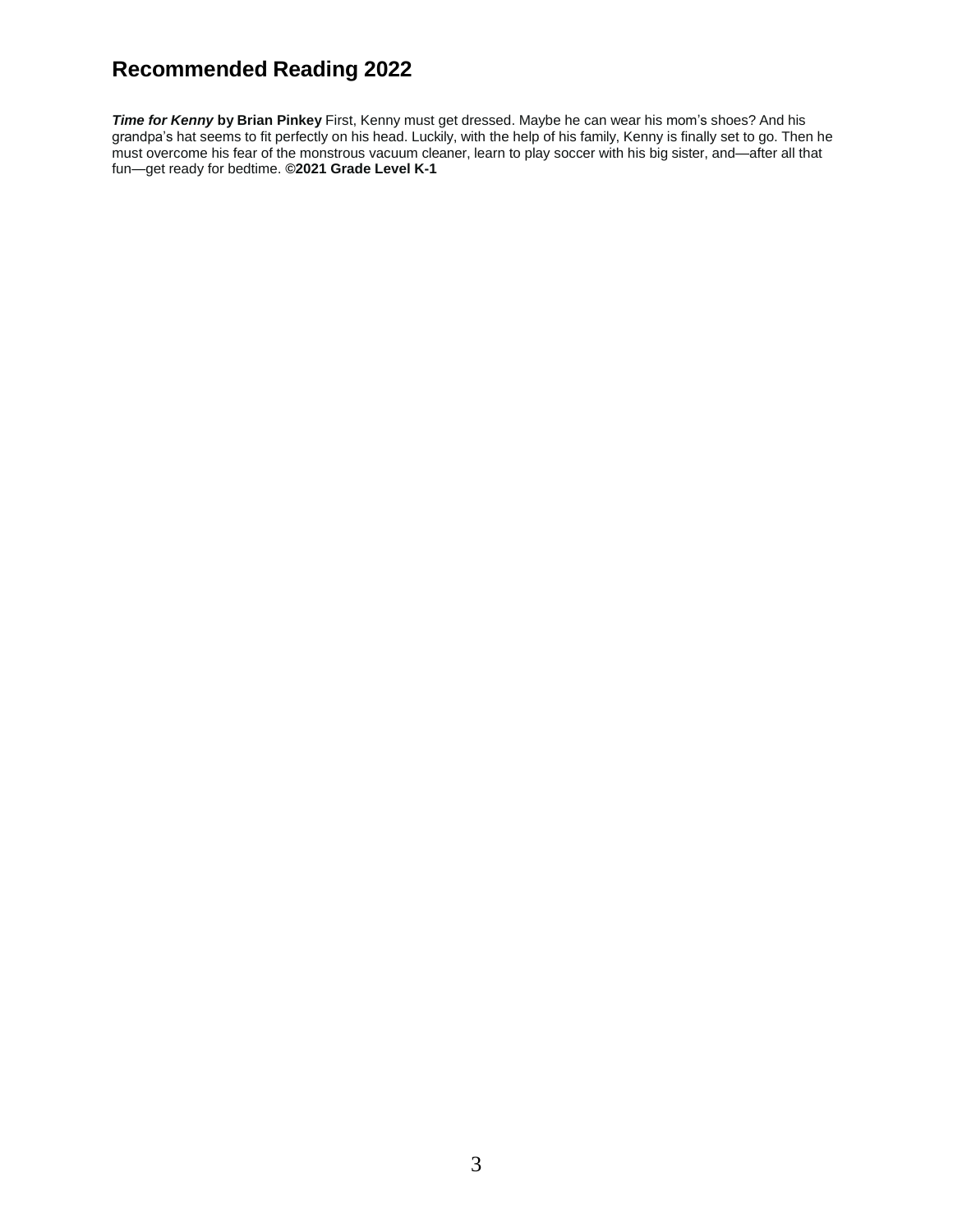#### **KINDERGARTEN ENTERING FIRST GRADE**

*Alma and How She Got Her Name* **by Juana Martinez-Nea***l* When Alma's father shares family stories about the origins of her long beautiful name, she gains an appreciation for its uniqueness and connection to her history. Martinez-Neal uses smudgy graphite and colored pencil to convey a soft palette that gently transports readers into Alma's rich ancestral past. **2019 Caldecott Honor Book ©2018 Grade Level K-3**

*Blue Sky White Stars* **by Sarvinder Naberhaus** In this text, the same words describe both the fabric of America and the Star-Spangled Banner. Beautiful illustrations coupled with sparse text make this seemingly simple book meaningful and thought-provoking as readers weave their way through the history of the nation and its flag. **©2017 Grade Level K–2**

*Changes: A Child's First Poetry Collection* **by Charlotte Zolotow** As the seasons change, there is new beauty waiting to be discovered. Charlotte Zolotow's classic poems paired with Tiphanie Beeke's lovely illustrations make for a perfect poetry collection for every child. **©2015 Grade Level 1-2**

*Eyes That Kiss in the Corners* **by Joanna Ho** A young Asian girl notices that her eyes look different from her peers'. They have big, round eyes and long lashes. She realizes that her eyes are like her mother's, her grandmother's, and her little sister's. They have eyes that kiss in the corners and glow like warm tea, crinkle into crescent moons, and are filled with stories of the past and hope for the future. **©2019 Grade Level K-2**

*Hello Ruby, Adventures in Coding* **by Linda Kiukas** Without requiring a computer, Hello Ruby introduces kids to a girl, Ruby, who is determined to solve any puzzle. Ruby makes friends with foxes, robots, and leopards as she strives to break down big problems into small ones. After each chapter, kids are prompted to help Ruby solve problems by applying computational thinking. **©2015 Grade Level 1-3**

*If You Were the Moon* **by Laura Purdie Salas** If you were the moon, what would you do? You'd spin like a twilight ballerina and play dodgeball with space rocks! And more. **©2017 Grade Level 1-3**

*Katherine Johnson (You Should Meet)* **by Thea Feldman** About a brilliant mathematician who worked at NASA in the early 1950s until retiring in 1986. Katherine's unparalleled calculations (done by hand) helped plan the trajectories for NASA's Mercury and Apollo missions (including the A**pollo 11 moon landing). She is said to be one of the greatest American minds of all time. ©2017 Grade Level 1-3**

*Nana in the City* **by Lauren Castillo** A young boy spends an overnight visit with his nana and is frightened to find that the city where she lives is filled with noise and crowds and scary things. But then Nana makes him a special cape to help him be brave, and soon the everyday sights, sounds, and smells of the city are not scary—but wonderful. **2015 Caldecott Honor Book ©2014 Grade Level 1-3**

**Nerdy Birdy by Aaron Reynolds and Matt Davies** Nerdy Birdy likes reading, video games, and reading about video games, which immediately disqualifies him for membership in the cool crowd. One thing is clear: being a nerdy birdy is a lonely lifestyle. When he's at his lowest point, Nerdy Birdy meets a flock just like him. He has friends and discovers that there are far more nerdy birdies than cool birdies in the sky. **@2015 Grade Level 1-2**

*Outside Inside* **by LeUyen Pham From** Caldecott honoree LeUyen Pham, *Outside, Inside* is a moving picture book that captures the unforgettable moment during the pandemic when people all over the world came together. It celebrates the essential workers, frontline workers, and communities that worked with each other to protect our loved ones. **@2021 Grade Level K-2**

**Panda-monium at Peek Zoo by Kevin Waldron** Peek Zoo is holding an animal parade to celebrate the birth of their baby panda. But when the day arrives, nothing is ready. As Mr. Peek races around preparing, he leaves a trail of chaos — including an escaped baby panda heading for the lion's den! Thank goodness Mr. Peek's son, Jimmy, is there to save the day and ensure the crowd gets the best animal parade ever — marching proudly across a huge gatefold! **@2014 Grade Level K-1**

*Paper Son: The Inspiring Story of Tyrus Wong, Immigrant and Artist* **by Julie Leung** Once in America, Tyrus seized every opportunity to make art, eventually enrolling at an art institute in Los Angeles. Working as a janitor at night, his mop twirled like a paintbrush in his hands. Eventually, he was given the opportunity of a lifetime--and using sparse brushstrokes and soft watercolors, Tyrus created the iconic backgrounds of Bambi. **©2019 Grade Level 1-2 American Library Association's 2021 Asian/Pacific American Award**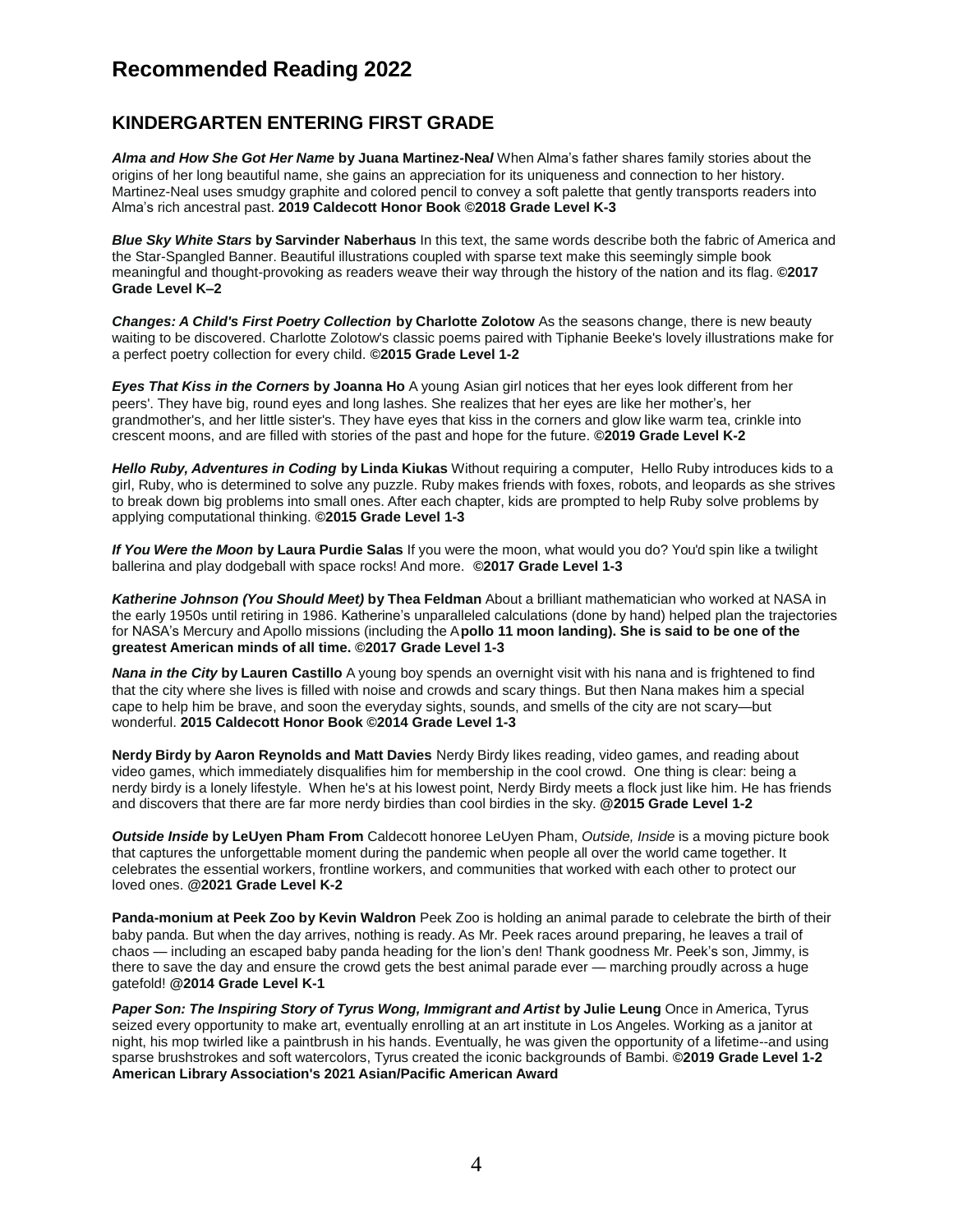*The Proudest Blue* **by Ibtihaj Muhammad** With her new backpack and light-up shoes, Faizah knows the first day of school is going to be special. It's the start of a brand new year and, best of all, it's her older sister Asiya's first day of hijab–a hijab of beautiful blue fabric, like the ocean waving to the sky. But not everyone sees hijab as beautiful, and in the face of hurtful, confusing words, Faizah will find new ways to be strong. **©2019 Grade Level 1-3**

**School's First Day of School by Adam Rex** It's the first day of school at Frederick Douglass Elementary and everyone's just a little bit nervous, especially the school itself. What will the children do once they come? Will they like the school? Will they be nice to him? The school has a rough start, but as the day goes on, he soon recovers when he sees that he's not the only one going through first-day jitters. **@2016 Grade Level 1-2**

*Thank You, Omu!* **by Oge Mora** Everyone in the neighborhood dreams of a taste of Omu's delicious stew! One by one, they follow their noses toward the scrumptious scent. And one by one, Omu offers a portion of her meal. Soon the pot is empty. **2019 Caldecott Honor Book ©2018 Grade Level K-3**

**The Little Red Fort (Little Ruby's Big Ideas) by Brenda Maier** Ruby's mind is always full of ideas.One day, she finds some old boards and decides to build something. She invites her brothers to help, but they just laugh and tell her she doesn't know how to build."Then I'll learn," she says.And she does!When she creates a dazzling fort that they all want to play in, it is Ruby who has the last laugh. **@2018 Grade Level K-3**

*Thunder Boy Jr.* **by Sherman Alexie** Thunder Boy Jr. is named after his dad, but he wants a name that's all his own. Just because people call his dad Big Thunder doesn't mean he wants to be Little Thunder. He wants a name that celebrates something cool he's done, like Touch the Clouds, Not Afraid of Ten Thousand Teeth, or Full of Wonder. *New York Times* Notable Children's Book of the Year **©2016 Grade Level 1-3**

**Truman by Jean Reid***y* Truman the tortoise lives with his Sarah, high above the taxis and the trash trucks and the number eleven bus, which travels south. He never worries about the world below…until one day, when Sarah straps on a big backpack and does something Truman has never seen before. **©2019 Grade Level 1-2**

*Water is Water* **by Miranda Paul** Drip. Sip. Pour me a cup. Water is water unless it heats up. Whirl. Swirl. Watch it curl by. Steam is steam unless it cools high. **©2015 Grade Level 1-2**

*When Green Becomes Tomatoes* **by Julie Fogiano** Flowers blooming in sheets of snow make way for happy frogs dancing in the rain. Summer swims move over for autumn sweaters until the snow comes back again. Starting and ending with March 20, the vernal equinox, the author marks randomly chosen days with short, free verse observations. **©2016 Grade Level 1-3**

*When Grandma Gives You a Lemon Tree* **by Jamie L. B. Deenihan** When Grandma gives you a lemon tree, definitely *don't* make a face! Care for the tree, and you might be surprised at how new things, and new ideas, bloom. **©2019 Grade Level 1-2**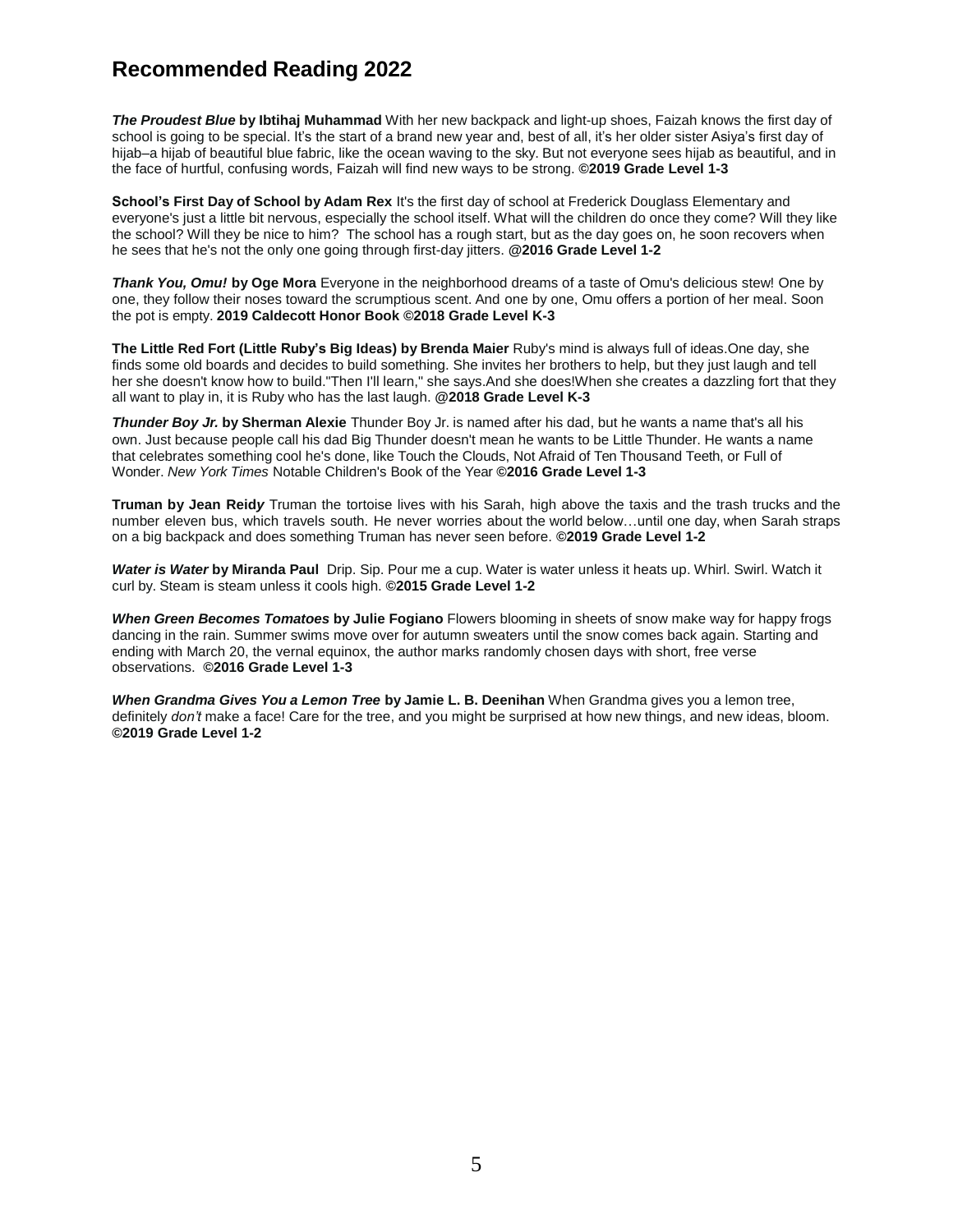#### **FIRST GRADE ENTERING SECOND GRADE**

*Billy Miller Makes a Wish* **by Kevin Henkes** As Billy blows out the candles on his birthday cake, an ambulance rushes down the street. Could his wish for some excitement have caused a dear neighbor friend to become ill? **©2021 Grade Level 2-3**

*A Bike Like Sergio's* **by Maribeth Boelts** Ruben feels like he is the only kid without a bike. His friend Sergio reminds him that his birthday is coming, but Ruben knows that the kinds of birthday gifts he and Sergio receive are not the same. After all, when Ruben's mom sends him to Sonny's corner store for groceries, sometimes she doesn't have enough money for everything on the list. **©2016 Grade Level 2-3**

*Blue Sky White Stars* **by Sarvinder Naberhaus** An inspiring and patriotic tribute to the beauty of the American flag, a symbol of America's history, landscape, and people. **©2017 Grade Level 2-3**

*Caroline's Comets: A True Story* **by Emily Arnold McCully** Caroline Herschel (1750–1848) was not only one of the greatest astronomers who ever lived but also the first woman to be paid for her scientific work. **©2017 Grade Level 1-3**

*Dory Fantasmagory* **by Abby Hanlon** Dory has her first loose tooth, and, with her usual over-the-top excitement, she cannot stop talking about the tooth fairy. Naturally, this drives her brother and sister crazy. **©2018 Grade Level 1-3**

*A Flicker of Hope* **by Julian Cook** Sometimes the dark clouds overhead seem too heavy and you feel like giving up. Little candle knows all about this. Bad grades, blasted on social media, worried about making the team, and wondering who her real friends are so many hard things to deal with! All she can see is darkness. **©2018 Grade Level 2-3**

*The Girl With a Mind for Math* **by Julia Finley Mosca** Meet Raye Montague**―**the hidden mastermind who made waves in the U.S. Navy! After touring a German submarine in the early 1940s, young Raye set her sights on becoming an engineer. Little did she know sexism and racial inequality would challenge that dream every step of the way, even keeping her greatest career accomplishment a secret for decades. **©2018 NSTA Outstanding Science Trade Book 2019, NSTA Best STEM Trade Books for Students K-12 2019, 2019 Amelia Bloomer List, and 2019 Mathical Honor Book Grade Level 2-4**

*The Gravity Tree: The True Story of a Tree That Inspired the World* **by Anna Crowley Redding** "A tree may seem like an *ordinary* thing. But hundreds of years ago, a tree was about to embark on an *extraordinary* journey." Sir Isaac Newton sat under that tree and came up with the theory of gravity, a tree and an idea that has continued to inspire other scientists and people all over the world. **©2021 Grade Level 2-3**

*The Kid from Diamond Street* **by Audrey Vernick** Beginning in 1922, when Edith Houghton was only ten years old, she tried out for a women's professional baseball team, the Philadelphia Bobbies. **©2016 Grade Level K-3**

*Last Stop on Market Street* **by Matt de la Pena** Every Sunday after church, CJ and his grandma ride the bus across town. But today, CJ wonders why they don't own a car like his friend Colby. Why doesn't he have an iPod like the boys on the bus? How come they always have to get off in the dirty part of town? 2016 Newbery Medal, **2016 Caldecott Honor Book and Coretta Scott King Illustrator Honor Book ©2015 Grade Level K-2**

*Margaret and the Moon* **by Dean Robbins** A true story from one of the Women of NASA! Margaret Hamilton loved numbers as a young girl. She knew how many miles it was to the moon (and how many back). She loved studying algebra and geometry and calculus and using math to solve problems in the outside world. **©2017 Grade Level 2-3**

*Mars Is: Stark Slopes, Silvery Snow, and Startling Surprises* **by Suzanne Slade** Information and a lyrical text combined with astonishing, textured photographs for a look at the mysterious red planet for a book that can be read, viewed, and enjoyed in several ways. **©2021 Grade Level 2-3**

*Play It Again, Grandpa* **by Jennifer Hunsicker** A young boy and his grandfather spend front-porch time playing music and learning from each other. Their music draws in family, friends, and neighbors for enjoyment, dancing, singing, and playing a variety of bluegrass instruments. A picture glossary of the instruments is included in the back as well as a brief history and explanation of bluegrass music. **©2021 Grade Level 1-3**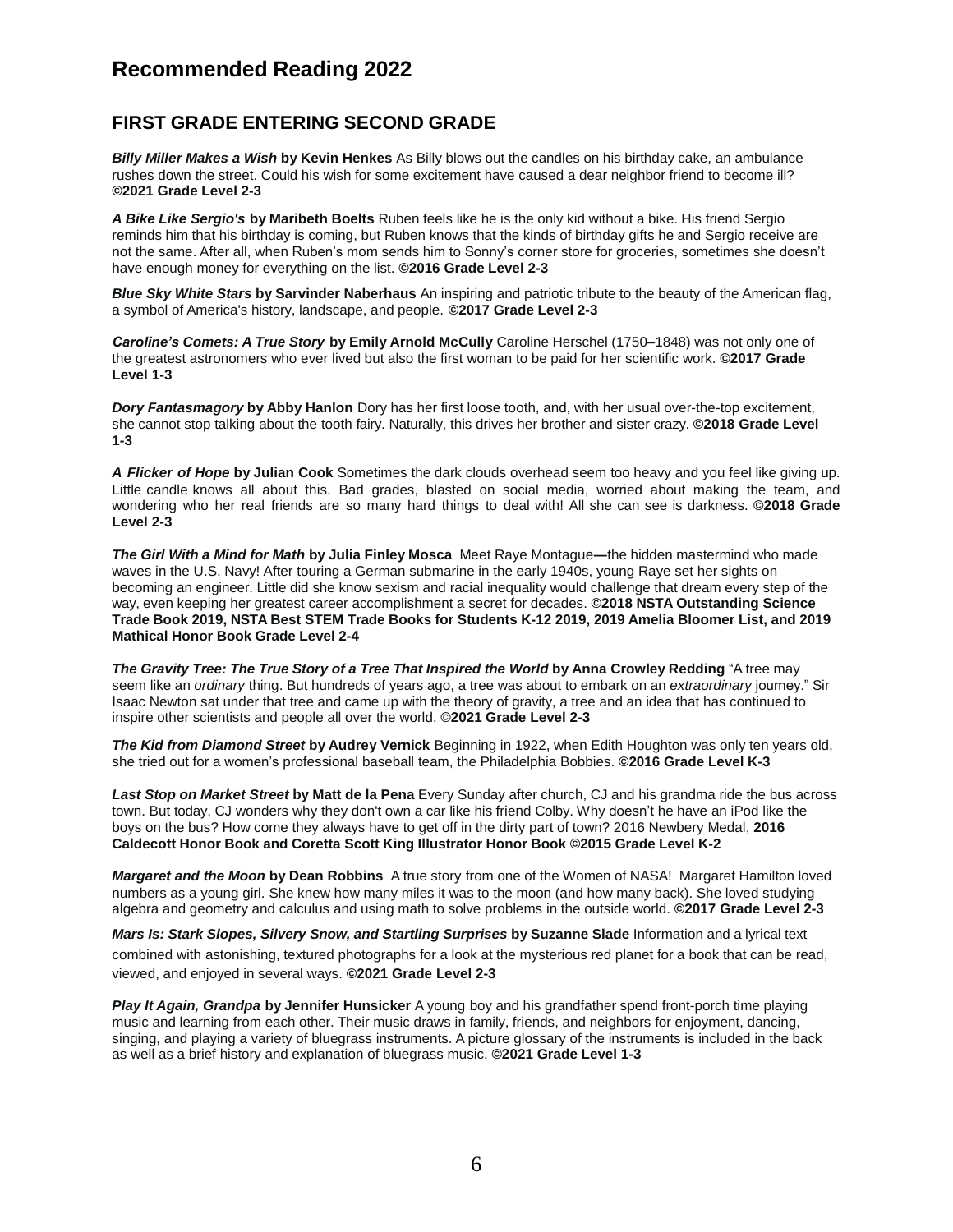*The Rough Patch* **by Brian Lies** Evan, a fox, and his dog are best friends and in a series of acrylic, oil, and colored pencil vignettes, they are shown attending a fair, playing games, and, most important, working in Evan's meticulously groomed garden. These loving scenes are abruptly cut short by a large spread of white space with spare text stating: "But one day, the unthinkable happened." On the opposing page, white space surrounds a grieving Evan as he mourns the loss of his dog. **©2019 Caldecott Honor Book ©2018 Grade Level 1-3**

*Spoon* **by Amy Krouse Rosenthal** He's always been a happy little utensil. But lately, he feels like life as a spoon just isn't cutting it. He thinks Fork, Knife, and The Chopsticks all have it so much better than him. But do they? **©2009 Grade Level 1-2**

*Spring According to Humphrey* **by Betty G. Birney** Spring has sprung and everyone at Longfellow School, including Ms. Brisbane's class, are HAPPY-HAPPY-HAPPY! It also means Family Fun Night is coming up and all the students' families are involved in making amazing circus activities. **©2017 Grade Level 2-4**

*What's Your Favorite Color?* **by Eric Carle** Fifteen beloved children's book artists draw their favorite colors and explain why they love them. This personal collection will undoubtedly inspire readers to create favorite color drawings and stories of their own! **©2017 Grade Level 2-3**

*The Whisper in the Ruins (Chime Travelers***) by Lisa Hendey** Somebody is angry, and they're taking it out on St. Anne's. Patrick and his twin sister Katie are shocked when they learn that someone threw a brick through the St. Francis of Assisi stained glass window at St. Anne's. What would make someone angry enough to damage the beautiful old window? **©2016 Grade Level 2-5**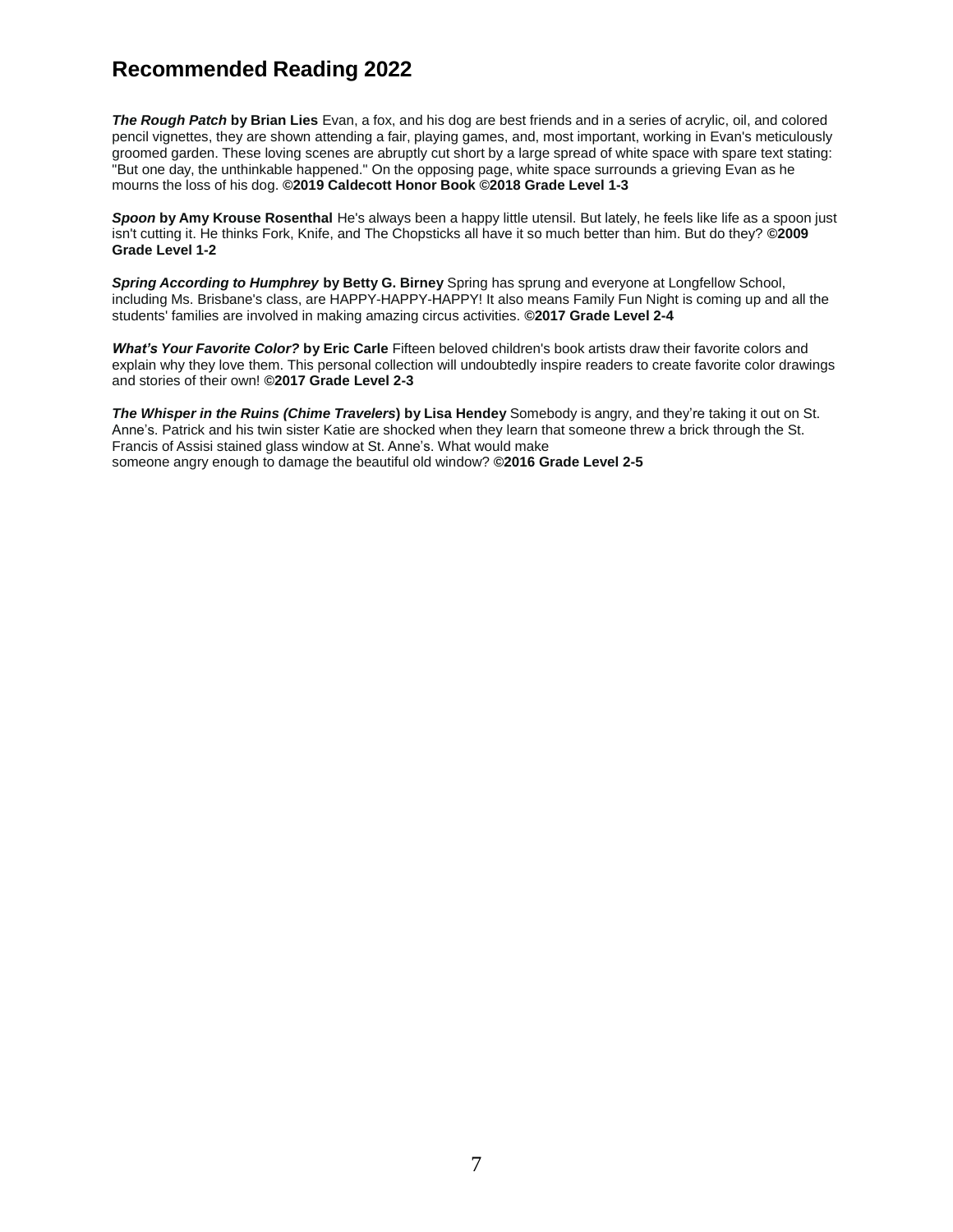#### **SECOND GRADE ENTERING THIRD GRADE**

*All That's Missing* **by Sarah Sullivan** Secretly providing for himself and a beloved grandfather who is succumbing to dementia, young Arlo is placed in the care of a social worker and runs away to find and connect with his only other family member. **©2013 Grade Level 3-7**

*Bad Bella* **by Ali Standish** All Bella wants is a family who loves her for the dog she is. And perhaps some popcorn now and then (with extra butter). But with Christmas growing nearer and a new baby on the way, her adopted family finds that they have little patience and even less time for a dog. **©2019 Grade Level 3-4**

*A Boy Called Bat* **by Elana K. Arnold** Bixby Alexander Tam (nicknamed Bat), life tends to be full of surprises—some of them good, some not so good. Today, though, is a good-surprise day. Bat's mom, a veterinarian, has brought home a baby skunk, which she needs to take care of until she can hand him over to a wild-animal shelter. **©2018 Grade Level: 3-5**

*Dragons in a Bag* **by Zetta Elliot** When Jaxon is sent to spend the day with a mean old lady his mother calls Ma, he finds out she's not his grandmother--but she is a witch! She needs his help delivering baby dragons to a magical world where they'll be safe. There are two rules when it comes to the dragons: don't let them out of the bag, and don't feed them anything sweet. **©2018 Grade Level 3-4**

*Grand Canyon* **by Jason Chin** Rivers wind through earth, cutting down and eroding the soil for millions of years, creating a cavity in the ground 277 miles long, 18 miles wide, and more than a mile deep known as the Grand Canyon. **2018 Caldecott Honor Book, Sibert Honor Book ©2017 Grade Level 3-5**

*The Hero Two Doors Down* **by Sharon Robinson** Based on the true story of a boy in Brooklyn who became neighbors and friends with his hero, Jackie Robinson. **©2017 Grade Level 4-5**

*John Lincoln Clem: a Civil War Drummer Boy* **by E. F. Abbott** Do you have what it takes to run off and join the army, leaving your family behind? That's what John Lincoln Clem, a nine-year-old boy living in Ohio, does as the American Civil War rages on. **©2017 Grade Level 3-4**

*Rocket to the Moon* **by Don Brown** On July 20, 1969, Neil Armstrong took "one small step for man, one giant leap for mankind" when Apollo 11 landed on the moon. But it wasn't just one man who got us to the moon. **©2019 Grade Level 3-4**

*St. John Bosco and His Big Gray Dog* **by Hayley Medeiros** It is hard to believe that anyone would have ever wanted to hurt good Father John Bosco. He helped so many people. But there were times when his life was in danger. During those times, a very special guardian would appear to protect him. **©2015 Grade Level 2-4**

*The Seashore Book* **by Charlotte Zolotow** Hunting for seashells and building sandcastles, this tribute to the power of imagination and the tenderness of a mother-child connection is also a sweet ode to summer's greatest pastimes. **©2015 Grade Level 2-3**

*Separate is Never Equal* **by Duncan Tonatiuh** Seven years before Brown v. Board of Education, the Mendez family fought to end segregation in California schools. **©2014 Grade Level 3-4 Jane Addams Award**

*Sergeant Reckless: The True Story of the Little Horse Who Became a Hero* **by Patricia McCormick** When a group of US Marines fighting in the Korean War found a bedraggled mare, they wondered if she could be trained to a packhorse. **©2017 Grade Level 1-5**

*Six Dots: A Story of Young Louis Braille* **by Jen Bryant** Louis Braille was just five years old when he lost his sight. He was a clever boy, determined to live like everyone else, and what he wanted more than anything was to be able to read. **©2016 Grade Level 2-4**

*The Sign of the Carved Cross* **by Lisa M. Hende***y* Katie joins her friends in being mean to the new girl, Lily. But suddenly, Katie becomes the new girl—in 1675! She has no idea how she traveled in time to a Native American village, but she's hoping the young woman she meets will be nicer to her than Katie was to Lily. **©2015 Grade Level 3-5**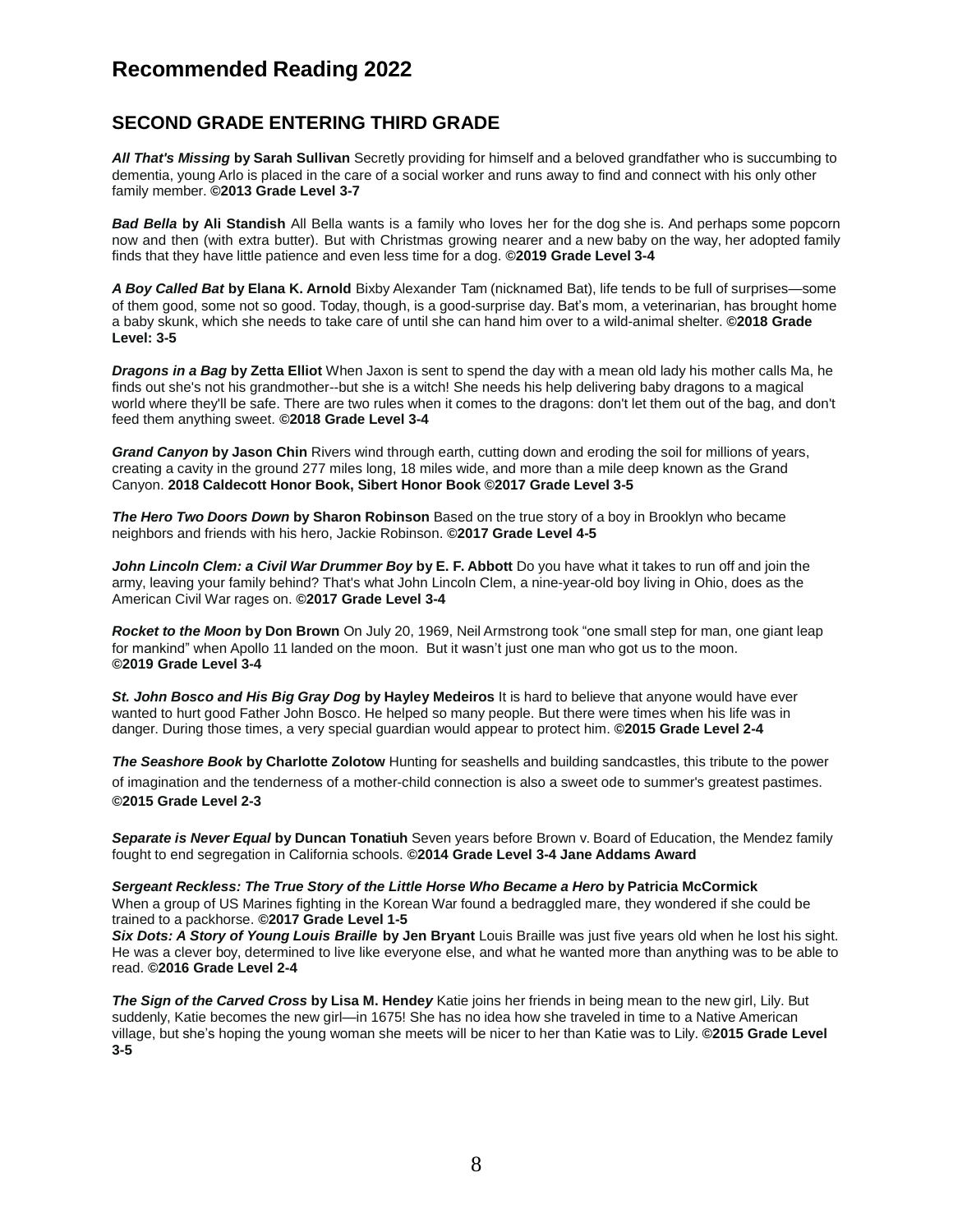*Stargazing* **by Jen Wang** Moon is everything Christine isn't. She's confident, impulsive, artistic and though they both grew up in the same Chinese-American suburb, Moon is somehow unlike anyone Christine has ever known. **©2019 Grade Level 3-4**

*The Undefeated* **by Kwame Alexander** This poem is a love letter to black life in the United States. It highlights the unspeakable trauma of slavery, the faith and fire of the civil rights movement, and the grit, passion, and perseverance of some of the world's greatest heroes. **©2019 Grade Level 3-4 Caldecott Medal, Newbery Honor Book, and Coretta Scott King**

*Voice of Freedom: Fannie Lou Hamer, Spirit of the Civil Rights Movement* **by Carole Boston Weatherford** Despite fierce prejudice and abuse, even being beaten to within an inch of her life, Fannie Lou Hamer was a champion of civil rights from the 1950s until her death in 1977. Integral to the Freedom Summer of 1964. **©2015 Grade Level 3-6, 2016 Caldecott Honor Book, Robert F. Sibert Honor Book, and John Steptoe New Talent Illustrator Award**

*The Whisper in the Ruins (Chime Travelers)* **by Lisa M. Hendey** Somebody is angry, and they're taking it out on St. Anne's. Patrick and his twin sister Katie are shocked when they learn that someone threw a brick through the St. Francis of Assisi stained glass window at St. Anne's. What would make someone angry enough to damage the beautiful old window? **©2016 Grade Level 2-5**

*Wish* **by Barbara O'Connor** "A story about a girl who, with the help of the dog of her dreams, discovers that family doesn't always have to be related--they are simply people who love you for who you are." **©2016 Grade Level 3-5**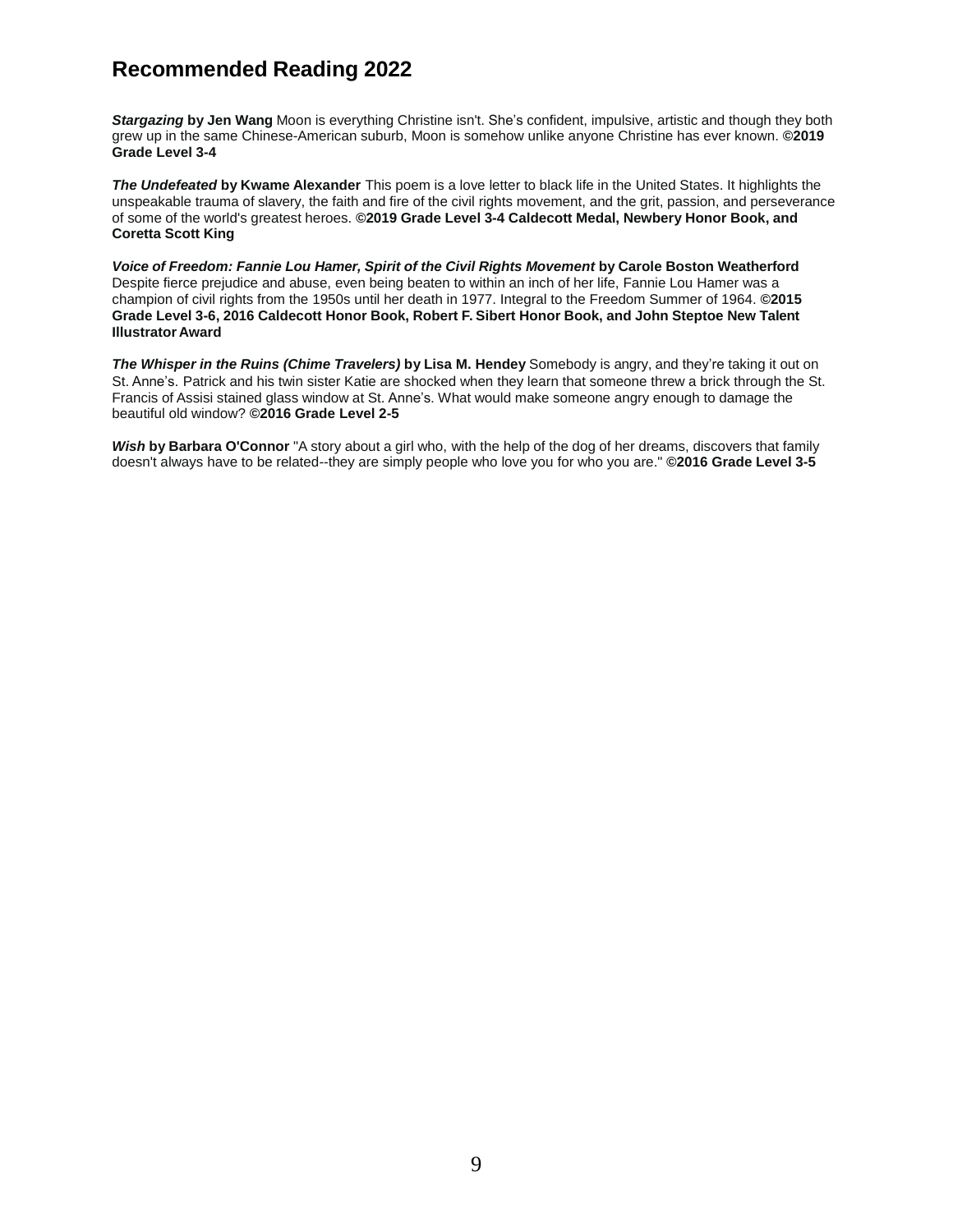#### **THIRD GRADE ENTERING FOURTH GRADE**

*Best Year Ever* **by Barbara Robinson** One day the teachers ask all the students to think of compliments for their classmates, and Beth Bradley picks Imogene Herdman's name. At first, Beth can't think of anything good, but soon she begins to see Imogene in a new light. **©2011 Grade Level 4-6**

*The Boy in the Back of the Class* **by Onjali Q. Rauf** There used to be an empty chair at the back of Mrs. Khan's classroom, but on the third Tuesday of the school year a new kid fills it: nine-year-old Ahmet, a Syrian refugee. **©2019 Grade Level 4-5 CLIP Carnegie Medal Children's Book Award Nominee**

*Brave Like My Brother* **by Marc Tyler Nobleman** When Charlie's brother, Joe, is called up to fight in World War II, he promises to write letters to ten-year-old Charlie as often as he can. It won't make up for not being there to help Charlie out with the neighborhood bullies, but it's all Joe can do. **©2016 Grade Level 4-5**

*The Chestertons and the Golden Key* **by Nancy Carpentier Brown** Summer vacation turns into an adventure for the three Nicholl sisters when Mr. Gilbert Chesterton and his wife come to town. Eleven-year-old Clare hopes to write a detective story. Eight-year-old Cece wants to be a champion roller-skater. And ten-year-old Joan just wants to learn how to play the locked piano in the family living room. But as they befriend the Chestertons, skating accidents, surprising friendships, puppet shows, and mystery solving ensue! **©2016 Grade Level 4-5**

*Counting Thyme* **by Melania Conklin** When eleven-year-old Thyme Owens' little brother, Val, is accepted into a new cancer drug trial, it's just the second chance that he needs. But it also means the Owens family has to move to New York, thousands of miles away from Thyme's best friend and everything she knows and loves. **©2016 Grade Level 4-7**

*The First Rule of Punk* **by Celia C. Perez** There are no shortcuts to surviving your first day at a new school—you can't fix it with duct tape like you would your Chuck Taylors. On Day One, twelve-year-old Malú (María Luisa, if you want to annoy her) inadvertently upsets Posada Middle School's queen bee, violates the school's dress code with her punk rock look, and disappoints her college-professor mom in the process. **©2017 Grade Level 4-6, 2018 Pura Belpré Author Honor Book**

*Flashback Four #1: The Lincoln Project* **by Dan Gutman** Four very different kids are picked by a mysterious billionaire to travel through time and photograph some of history's most important events. This time, the four friends are headed to 1863 to catch Abraham Lincoln delivering his famous Gettysburg Address. **©2017 Grade Level 4-7**

*George Washington's Spy* **by Elvira Woodruff** Ten-year-old Matt Carlton and six friends are accidentally swept back in time--to Boston in 1776! The British now occupy the city, and redcoat guards are everywhere! While the boys are being held captive by a den of Patriot spies, the girls have been taken in by a wealthy Tory family. **©2012 Grade Level 4-5**

*Katerina's Wish* **by Jeannie Mobley** Thirteen-year-old Trina's family left Bohemia for a Colorado coal town to earn money to buy a farm, but by 1901 she doubts that either hard work or hoping will be enough, even after a strange fish seems to grant her sisters' wishes. **©2012 Grade Level 4-7**

*Lifeboat 12* **by Susan Hood** With Nazis bombing London every night, it's time for thirteen-year-old Ken to escape. He suspects his stepmother is glad to see him go, but his dad says he's one of the lucky ones—one of ninety boys and girls to ship out aboard the SS City of Benares to safety in Canada. **©2019 Grade Level 4-6, 2019 Golden Kite Middle Grade Fiction Award Winner, 2019 ALSC Notable Children's Book**

*Lincoln and Kennedy: A Pair to Compare* **by Gene Barretta** President Abraham Lincoln grew up in a one-room log cabin. President John F. Kennedy was raised in the lap of luxury. One was a Republican and one a Democrat. They lived and served a hundred years apart. **©2016 Grade Level 2-5**

*Martin de Porres: The Rose in the Desert* **by Gary D. Schmid***t* As the illegitimate son of a Spanish nobleman and a former slave, Martin de Porres was born into extreme poverty. Even so, his mother begged the church fathers to allow him into the priesthood. Instead, Martin was accepted as a servant boy. But soon, the young man was performing miracles. **2013 Pura Belpre Award for Illustration ©2012 Grade Level 3-5**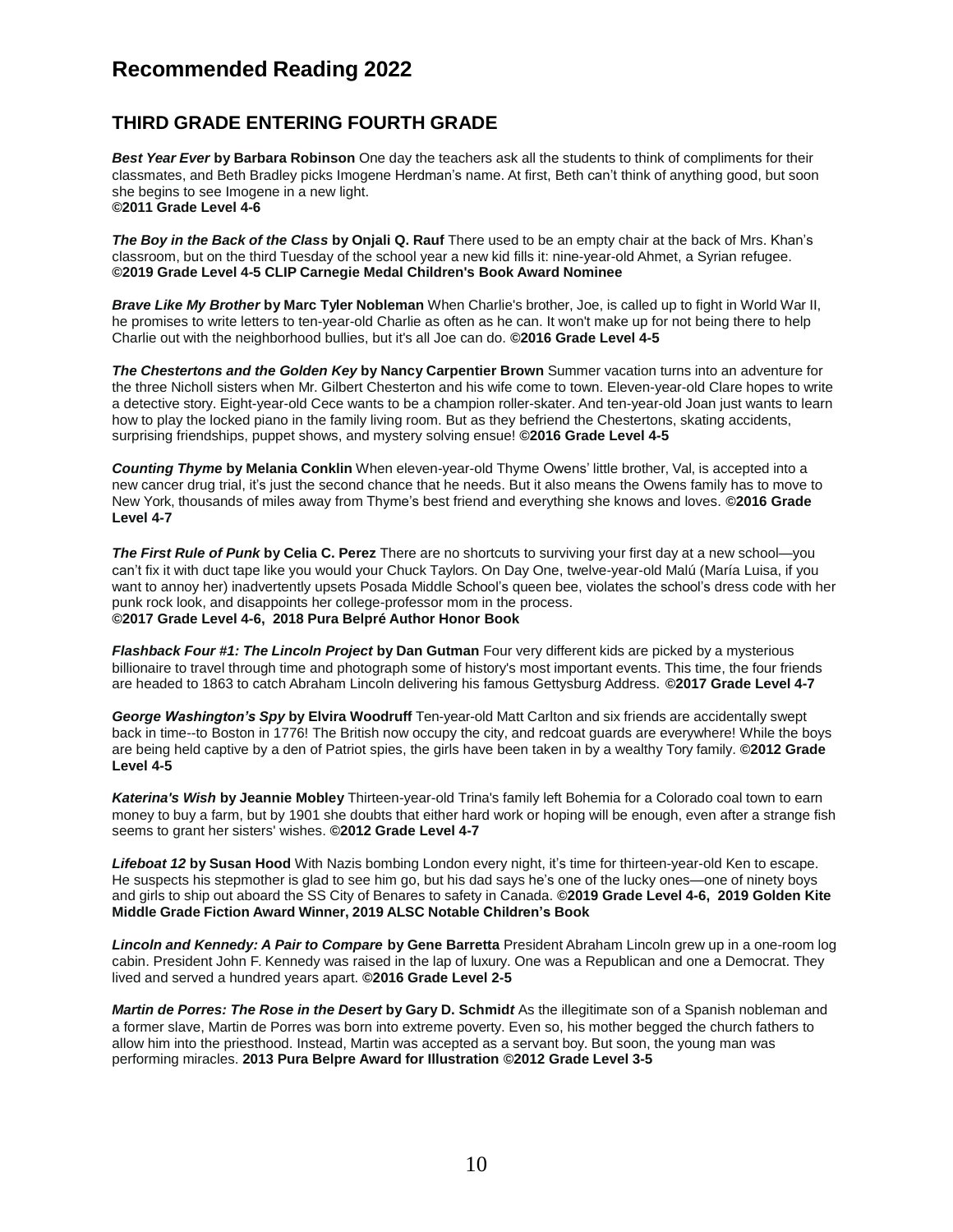*The Mouse with the Question Mark Tail* **by Richard Peck** The tiniest mouse in the Royal Mews is such a mystery he doesn't even know his own name! He scampers off on an epic adventure in and around Buckingham Palace with a plan to seek the advice of Queen Victoria. The exhilarating journey takes him to strange and wonderful places, but will it help him discover who he is and where he came from? **©2014 Grade Level 4-5**

*Pieces and Players* **by Blue Balliett** The kids have been drawn in by the very mysterious Mrs. Sharpe, who may be playing her own kind of game with the clues. And it's not just Mrs. Sharpe who's acting suspiciously -- there's a ghost who mingles with the guards in the museum, a cat who acts like a spy, and bystanders in black jackets who keep popping up. **©2016 Grade Level 4-6**

*Raffie on the Run* **by Jacqueline Resnick** Raffie Lipton lives a rat's dream life. In his family's subway station home, he has all the food he can forage from the treasure chests humans call trash cans, and the perfect shoebox bed for telling his brother his famous adventure stories. **©2018 Grade Level 3–6**

*Trapped in a Video Game* **by Dustin Brady** Jesse hates video games - and for good reason. You see, a video game character is trying to kill him. After getting sucked into the new game *Full Blast* with his best friend, Eric, Jesse quickly discovers that he's being followed by a mysterious figure. If he doesn't figure out what's going on fast, he'll be trapped for good! **©2018 Grade Level 4-5**

*Wish Girl* **by Nikki Loftin** Peter Stone's parents and siblings are extroverts, musicians, and yellers—and the louder they get, the less Peter talks, or even moves, until he practically fits his last name. When his family moves to the Texas Hill Country, though, Peter finds a tranquil, natural valley where he can, at last, hear himself think. **©2016 Grade Level 4-6**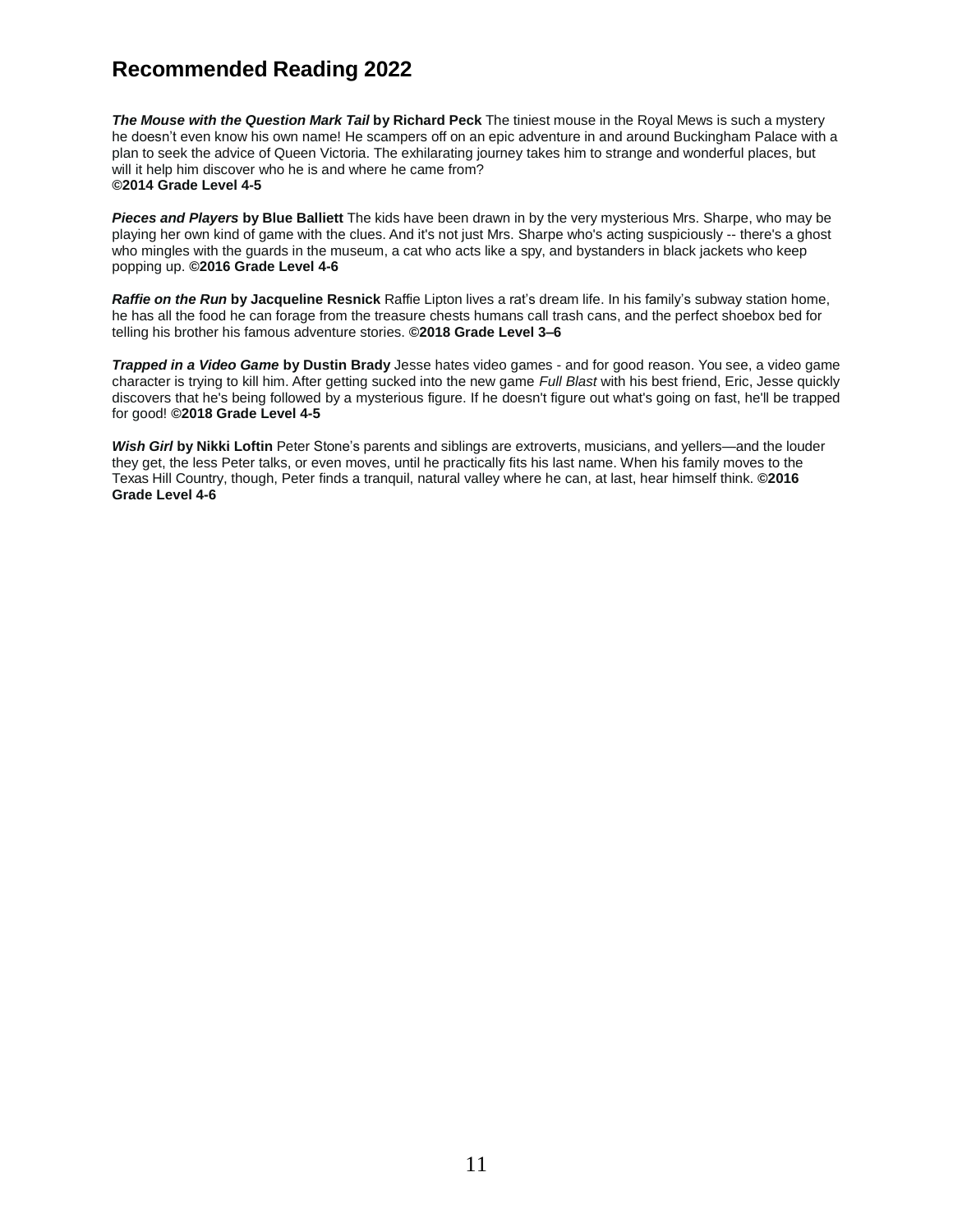#### **FOURTH GRADE ENTERING FIFTH GRADE**

*27 Magic Words* **by Sharelle Byars Morganville** Although Kobi's parents sailed into a storm five years ago, she believes they are alive, and when she is sent from her grandmother's luxurious Paris apartment to live with an uncle in Iowa, Kobi tells lies that soon catch up with her. **©2016 Grade Level 5–7**

*Aim* **by Joyce Moyer Hostetter** As World War II threatens the United States in 1941, fourteen-year-old Junior Bledsoe fights his own battles at home. Junior struggles with school and with anger—at his father, his insufferable granddaddy, his neighbors, and himself—as he desperately tries to understand himself and find his own aim in life. **©2016 Grade Level 5–7**

*Because of Mr. Terupt* **by Rob Buyea** It's the start of fifth grade for seven kids at Snow Hill School. There's Jessica, the new girl, smart and perceptive, who's having a hard time fitting in; Alexia**,** a bully, your friend one second, your enemy the next; Peter**,** class prankster and troublemaker; Luke**,** the brain; Danielle, who never stands up for herself; shy **Anna,** whose home situation makes her an outcast; and Jeffrey**,** who hates school. **©2011 Grade Level 4-6**

*Bob* **by Wendy Mass** It's been five years since Livy and her family have visited Livy's grandmother in Australia. Now that she's back, Livy has the feeling she's forgotten something really, really important about Gran's house. **©2019 Grade Level 5-6**

*The First Rule of Punk* **by Celia C. Pérez** There are no shortcuts to surviving your first day at a new school—you can't fix it with duct tape like you would your Chuck Taylors. On Day One, twelve-year-old Malú (María Luisa, if you want to annoy her) inadvertently upsets Posada Middle School's queen bee, violates the school's dress code with her punk rock look, and disappoints her college-professor mom in the process. **2018 Pura Belpré Author Honor Book ©2018 Grade Level 5–7**

*Girls Who Code: Learn to Code and Change the World* **by Reshma Saujani** The world's first coders were women. Pioneers such as Grace Hopper and Ada Lovelace helped shape the programming landscape as we know it today and yet, according to recent research from Stack Overflow, only 7.7 percent of developers in the United States are women. **©2017 Grade Level 5-6**

*Gone Crazy in Alabama* **by Rita William-Garcia** Delphine, Vonetta, and Fern are off to Alabama to visit their grandmother Big Ma and her mother, Ma Charles. Across the way lives Ma Charles's half-sister, Miss Trotter. The two half-sisters haven't spoken in years. As Delphine hears about her family history, she uncovers the surprising truth that's been keeping the sisters apart. **Coretta Scott King Award ©2016 Grade Level 5–7**

*The Last Fifth Grade of Emerson Elementary* **by Laura Shovan** Emerson Elementary is closing its doors and is due to be replaced by a shopping mall. Not everyone in this multiracial fifth-grade class feels the same about the school's imminent closure. The variety of expressive writing styles for each character makes this book unique. **©2016 Grade Level 5–7**

*One Crazy Summer* **by Rita Williams-Garcia** Eleven-year-old Delphine is like a mother to her two younger sisters, Vonetta and Fern. She's had to be, ever since their mother, Cecile, left them seven years ago for a radical new life in California. **©2011 Grade Level 5–7, 2012 Newbery Honor Book, Scott O'Dell Award, and Coretta Scott King Award**

*Prairie Lotus* **by Linda Sue Park** A girl determined to fit in and realize her dreams: getting an education, becoming a dressmaker in her father's shop, and making at least one friend. Hanna, a half-Asian girl in a small town in America's heartland, lives in 1880. Hanna's adjustment to her new surroundings, and the townspeople's prejudice against Asians, is at the heart of the story. **©2020 Grade Level 5–6**

**Saving Winslow by Sharon Creech** Louie doesn't have the best luck when it comes to nurturing small creatures. So when his father brings home a sickly newborn mini donkey, he's determined to save him. He names him Winslow. **©2019 Grade Level 5-7 ALA Notable Children's Book, Texas Bluebonnet Award Winner**

*Serafina and the Black Cloak* **Robert Beatty** The story of a brave and unusual girl who lives secretly in the basement of the grand Biltmore Estate amidst the splendor of the Gilded Age and the rugged beauty of the Blue Ridge Mountains. Serafina and her friend Braeden Vanderbilt must work together to solve a dark and dangerous mystery. **©2015 Grade Level 5-7, New York Times Bestseller, 2016 Pat Conroy Southern Book Prize**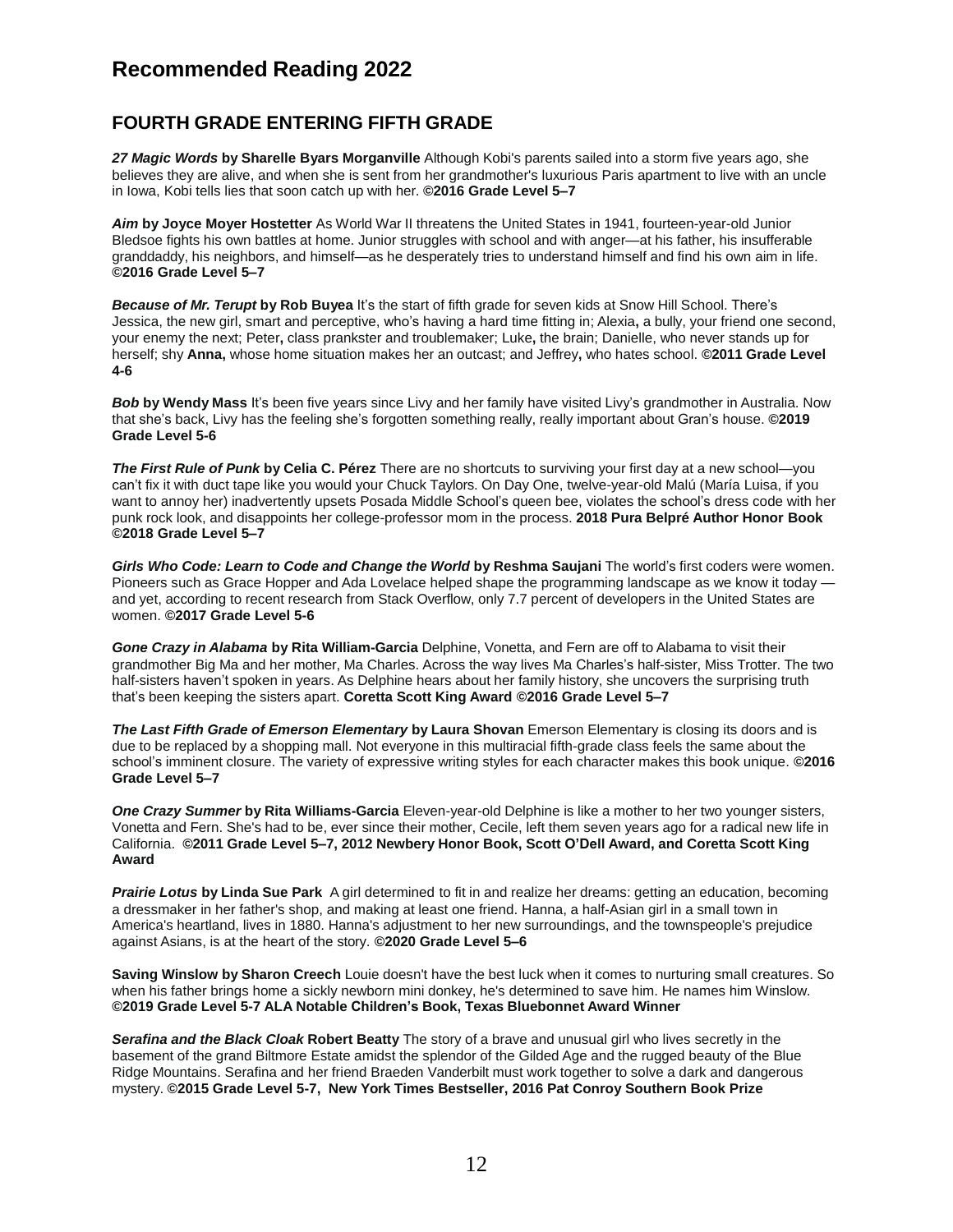*Stella by Starlight* **by Sharon M. Draper** Stella lives in the segregated South—in Bumblebee, North Carolina, to be exact about it. Some stores she can go into. Some stores she can't. Some folks are right, pleasant. Others are a lot less so. To Stella, it sort of evens out, and heck, the Klan hasn't bothered them for years. **©2016 Grade Level 5-8**  *When You Trap a Tiger* **by Tae Keller** When Lily and her family move in with her sick grandmother, a magical tiger straight out of her halmoni's Korean folktales arrives, prompting Lily to unravel a secret family history. **©2020 Grade Level 4-5, Newbery Medal and Asian/Pacific American Award**

*The War That Saved My Life* **by Kimberly Brubaker Bradley** Nine-year-old Ada has never left her one-room apartment. Her mother is too humiliated by Ada's twisted foot to let her outside. So, when her little brother Jamie is shipped out of London to escape the war, Ada doesn't waste a minute—she sneaks out to join him. 2016 Newbery Honor Book and 2016 Schneider Family Book Award **©2016 Grade Level 5–6**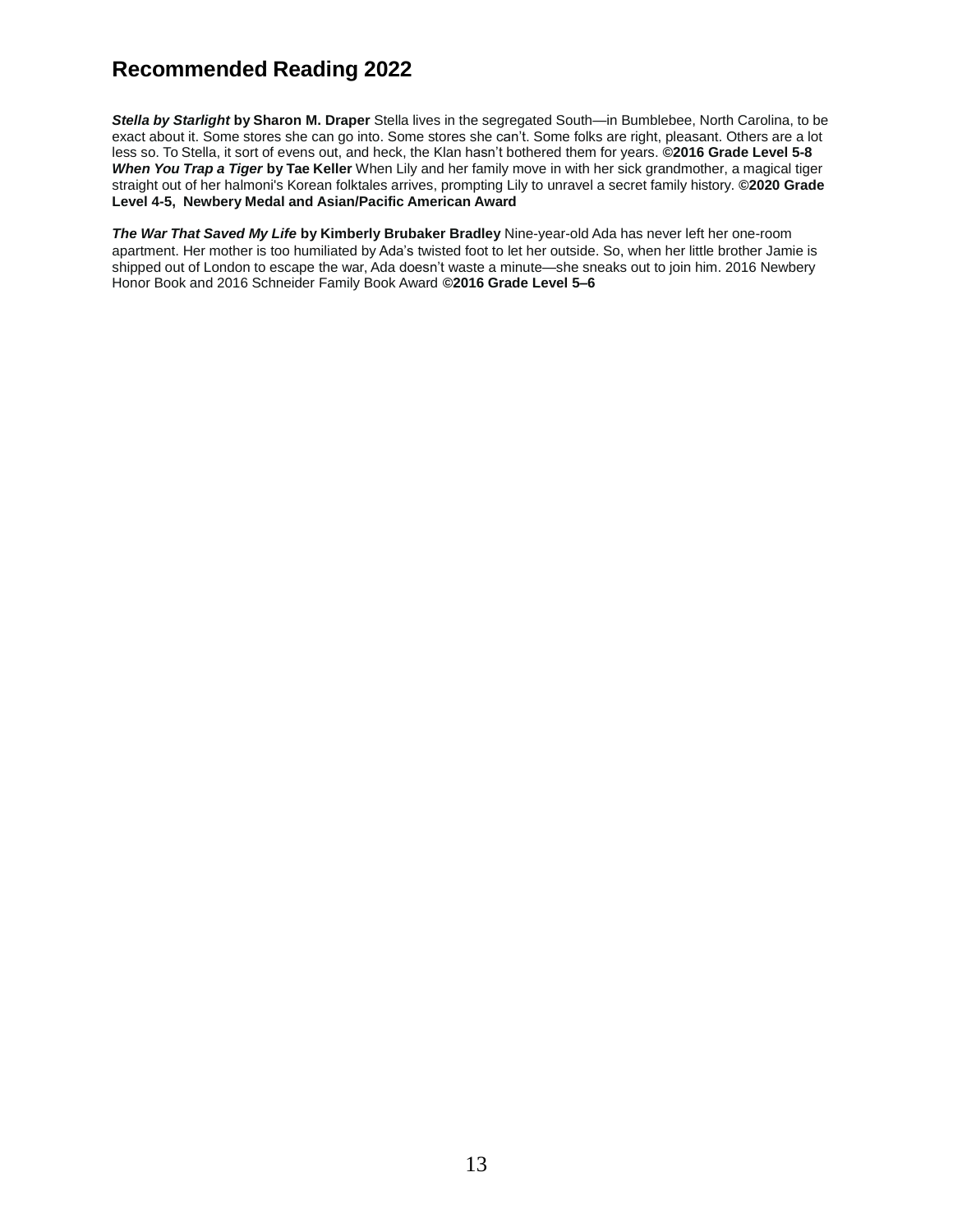#### **FIFTH GRADE ENTERING SIXTH GRADE**

*A.K.A. Genius* **by Marilee Haynes** "When standardized test scores identify seventh-grader Gabe Carpenter as St. Jude's resident genius, he wonders what it means to have brains when he can't even manage to open his own locker." **©2013 Grade Level 5-7**

*Almost Home* **by Joan Bauer** Sixth-grader Sugar and her mother lose their beloved house and experience the harsh world of homelessness. **©2012 Grade Level 5-8**

*Amina Voice* **by Hena Khan** Amina has never been comfortable in the spotlight. She is happy just hanging out with her best friend, Soojin. Except now that she's in middle school everything feels different. Soojin is suddenly hanging out with Emily, one of the "cool" girls in the class, and even talking about changing her name to something more "American." Does Amina need to start changing too? **©2017 Grade Level 6-8**

*The Best Man* **by Richard Peck** Archer Magill has spent a lively five years of grade school with one eye out in search of grown-up role models. Three of the best are his grandpa, the great architect; his dad, the great vintage car customizer. **©2017 Grade Level 5-6**

*The Dreamer* **by Pam Munoz Ryan** A fictionalized biography of the Nobel Prize-winning Chilean poet Pablo Neruda, who grew up a painfully shy child, ridiculed by his overbearing father, but who became one of the most widely-read poets in the world. Includes author's notes about the poet. **©2012 Grade Level 5-9, Pura Belpré Award Winner**

*Finding Langston* **by Lisa Cline-Ransome** It's 1946. Langston's mother has just died, and now they're leaving the rest of his family and friends. He misses everything-- Grandma's Sunday suppers, the red dirt roads, and the magnolia trees his mother loved. **©2018 Grade Level 5-7, Coretta Scott King Author Honor Book, Scott O'Dell Award for Historical Fiction**

*The Girl Who Drank the Moon* **by Kelly Regan Barnhill** Every year, the people of the Protectorate leave a baby as an offering to the witch who lives in the forest. They hope this sacrifice will keep her from terrorizing their town. But the witch in the Forest, Xan, is kind. **©2016 Grade Level 6-8, 2017 Newbery Medal Book**

*A Handful of Stars* **by Cynthia Lord** When Lily's blind dog, Lucky, slips his collar and runs away across the wide-open blueberry barrens of eastern Maine, it's Salma Santiago who manages to catch him. **©2017 Grade Level 5-7**

*Hour of the Bees* **by Lindsay Eagar** While her friends are spending their summers having pool parties and sleepovers, twelve-year-old Carolina — Carol — is spending hers in the middle of the New Mexico desert, helping her parents move the grandfather she's never met into a home for people with dementia. **©2016 Grade Level 5-8**

*I Can Make This Promise* **by [Christine](https://www.goodreads.com/author/show/17843274.Christine_Day) Day** All her life, Edie has known that her mom was adopted by a white couple. So, no matter how curious she might be about her Native American heritage, Edie is sure her family doesn't have any answers. **©2019 Grade Level 7-8, American Indian Youth Literature Award for Best Middle School Book, Rebecca Caudill Young Readers' Book Award Nominee**

*I Will Always Write Back: How One Letter Changed Two Lives* **by Caitlin Alifirenka** It started as an assignment. Everyone in Caitlin's class wrote to an unknown student somewhere in a distant place. **©2015 Grade Level 6-8**

*Isabel Feeney, Star Reporter* **by Beth Fantaskey** It's 1920s Chicago—the guns-and-gangster era of Al Capone and it's unusual for a girl to be selling the *Tribune* on the street corner. But ten-year-old Isabel Feeney is unusually obsessed with being a news reporter. **©2017 Grade Level 5-7**

**Merci Suarez Changes Gears by Meg Medina** Merci Suarez knew that sixth grade would be different, but she had no idea just *how* different. For starters, Merci has never been like the other kids at her private school in Florida, because she and her older brother, Roli, are scholarship students. **©2018 Grade Level 5-7, 2019 Newbery Medal**

*The Unexpected Life of Oliver Cromwell Pitts* **by Avi** Oliver is left on his own after a terrible storm hits his English community in 1724. High adventure and near disasters meet Oliver as he tries to make his way to London to find his sister, Charity. Once in London and reunited with Charity, life does not calm down. Avi leaves readers hanging—will they survive? **©2017 Grade Level 6-8**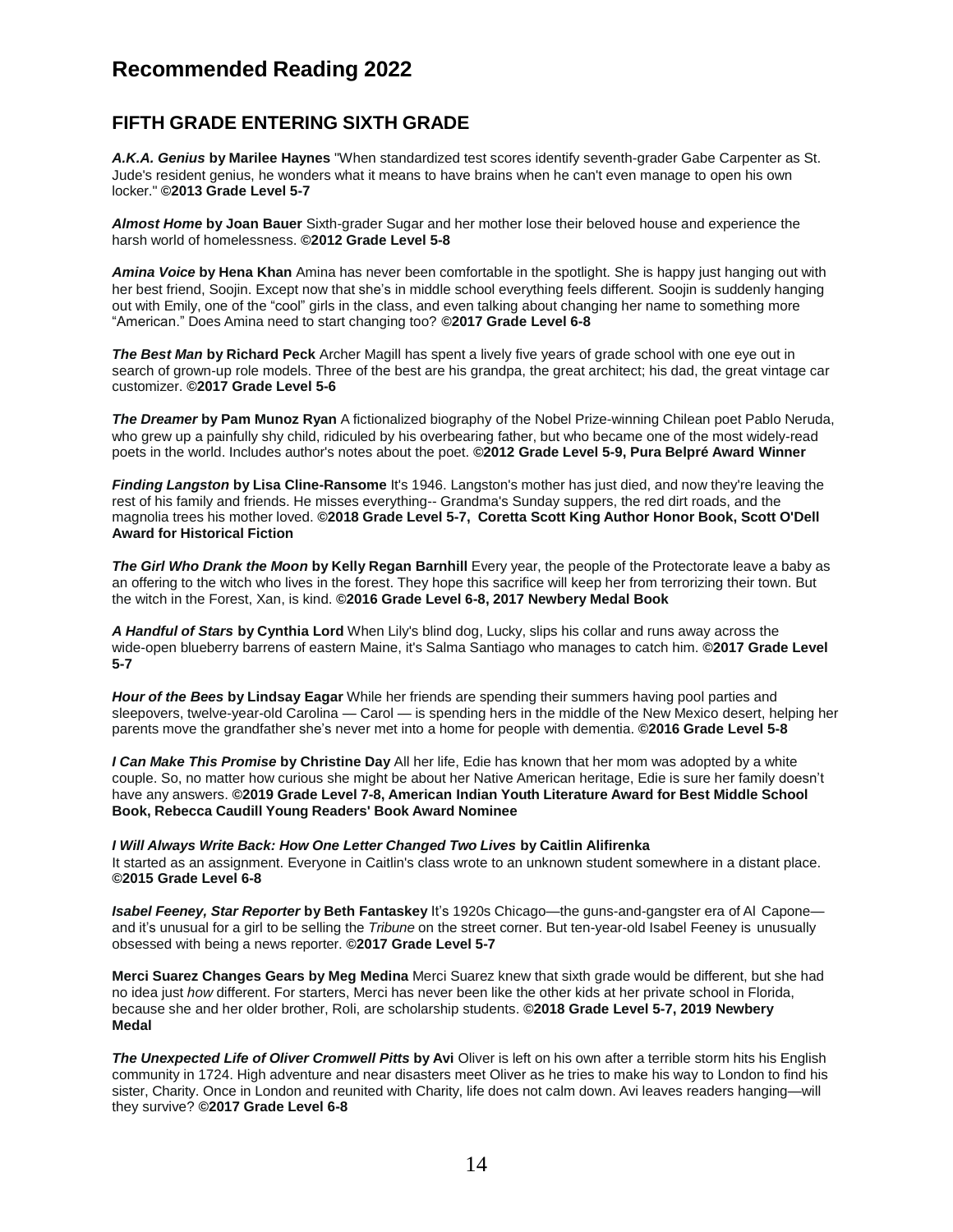*The Wild Robot* **by Peter Brown** Though Roz, a robot, is initially viewed with suspicion when she finds herself on an isolated island, she soon becomes part of the natural order, parenting an orphaned gosling and providing shelter for the animals. But is there really a place for her within this ecosystem? **©2016 Grade Level 5-7**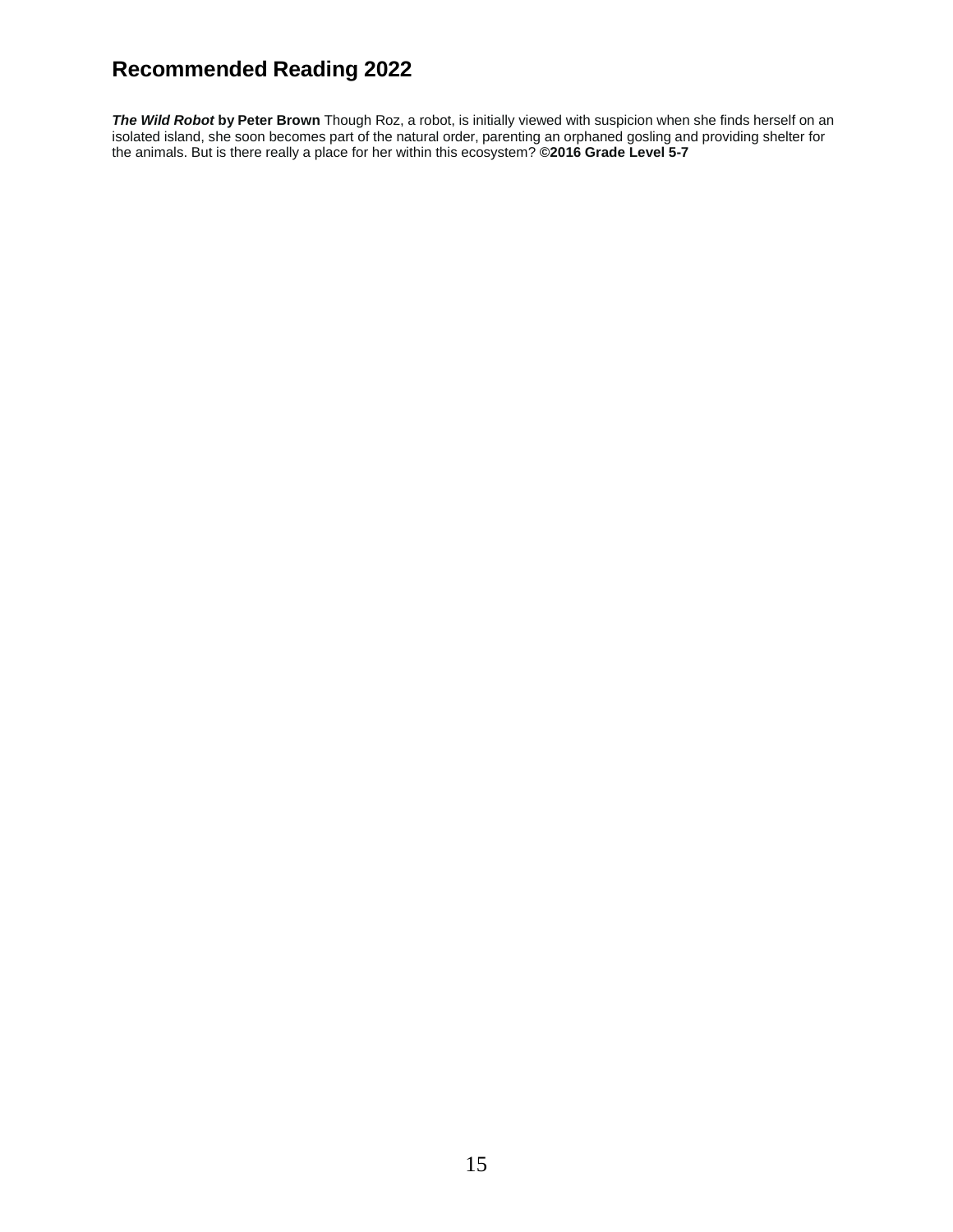#### **SIXTH GRADE ENTERING SEVENTH GRADE**

*The Alchemist* **by Paul Coelho** Andalusian shepherd boy named Santiago, who travels from his homeland in Spain to the Egyptian desert in search of a treasure buried near the Pyramids. **©2014 Grade Level 7-8 NBDB National Book Awards Nominee for Translation, Grand Prix des lectrices de Elle for roman, Premio Grinzane Cavour for Narrativa Straniera, Corine Internationaler Buchpreis for Belletristik**

*The Candymakers* **by Wendy Mass** Four children have been chosen to compete in a national competition to find the tastiest confection in the country. Who will invent a candy more delicious than the Oozing Crunchorama or the Neon Lightning Chew? **©2010 Grade Level 7-8**

*Forever, or a Long, Long Time* **by Caela Carter** Flora and her brother, Julian, don't believe they were born. They've lived in so many foster homes, they can't remember where they came from. And even now that they've been adopted, Flora still struggles to believe in forever. **©2017 Grade Level 7-8**

*Full Cicada Moon* **by Marilyn Hilton** It's 1969, and the Apollo 11 mission is getting ready to go to the moon. But for half-black, half-Japanese Mimi, moving to a predominantly white Vermont town is enough to make her feel alien. **©2015 Grade Level 5–8**

*Genevieve's War* **by Patricia Reilly Giff** Thirteen-year-old American girl Genevieve has spent the summer of 1939 at her grandmother's farm in Alsace, France. Then she makes an impulsive choice: to stay in France. It proves to be a dangerous decision. World War II erupts.**©2017 Grade Level 6-7**

*In the Footsteps of Crazy Horse* **by Joseph Marshall** Jimmy McClean is a Lakota boy—though you wouldn't guess it by his name: his father is part white and part Lakota, and his mother is Lakota. When he embarks on a journey with his grandfather, Nyles High Eagle, he learns more and more about his Lakota heritage—in particular, the story of Crazy Horse, one of the most important figures in Lakota and American history. **©2015 Grade Level 6–8**

*The Inquisitor's Tale: Or, The Three Magical Children and Their Holy Dog* **by Adam Gidwitz** On a dark night, travelers from across France cross paths at an inn and begin to tell stories of three children. Their adventures take them on a chase through France: they are taken captive by knights, sit alongside a king, and save the land from a farting dragon. **©2016 Grade Level 6-10, 2017 Newbery Honor Book**

*Lizzie Bright and the Buckminster Boy* **by Gary D. Schmidt** It only takes a few hours for Turner Buckminster to start hating Phippsburg, Maine. No one in town will let him forget that he's a minister's son, even if he doesn't act like one. But then he meets Lizzie Bright Griffin, a smart and sassy girl from a poor nearby island community founded by former slaves. **©2013 Grade Level 6-9, 2014 Newbery Honor Book**

*Loyalty* **by Avi**l When his father is killed by rebel vigilantes, Noah flees with his family to Boston. Intent on avenging his father, Noah becomes a spy for the British and firsthand witness to the power of partisan rumor to distort facts, the hypocrisy of men who demand freedom while enslaving others, and the human connections that bind people together regardless of stated allegiances. **©2022 Grade Level 6-7**

*The Notorious Benedict Arnold* **by Steve Sheinkin** Most people know that Benedict Arnold was America's first, most notorious traitor. Few know that he was also one of its greatest war heroes. This accessible biography introduces young readers to the real Arnold: reckless, heroic, and driven. **©2010 Grade Level 6-9, 2014 Newbery Honor Book Beacon of Freedom Award, YALSA Award for Excellence in Nonfiction, Margaret A. Edwards Award**

*Race to the Bottom of the Sea* **by Lindsay Eagar** Merrick the Monstrous, a pirate who kidnaps Fidelia for her marine knowhow, takes her on an adventure to find a treasure lost on the ocean floor. A scientist, an inventor, a huge shark, a librarian, and the Royal Navy are all part of a story that keeps readers wondering how they are all connected and why a dying pirate is so intent on finding his lost treasure. **©2017 Grade Level 6–8**

*Reaching for the Moon: The Autobiography of NASA Mathematician Katherine Johnson* **by Katherine Johnson** As a young girl, Katherine Johnson showed an exceptional aptitude for math. In school she quickly skipped ahead several grades and was soon studying complex equations with the support of a professor who saw great promise in her. **©2020 Grade Level 6**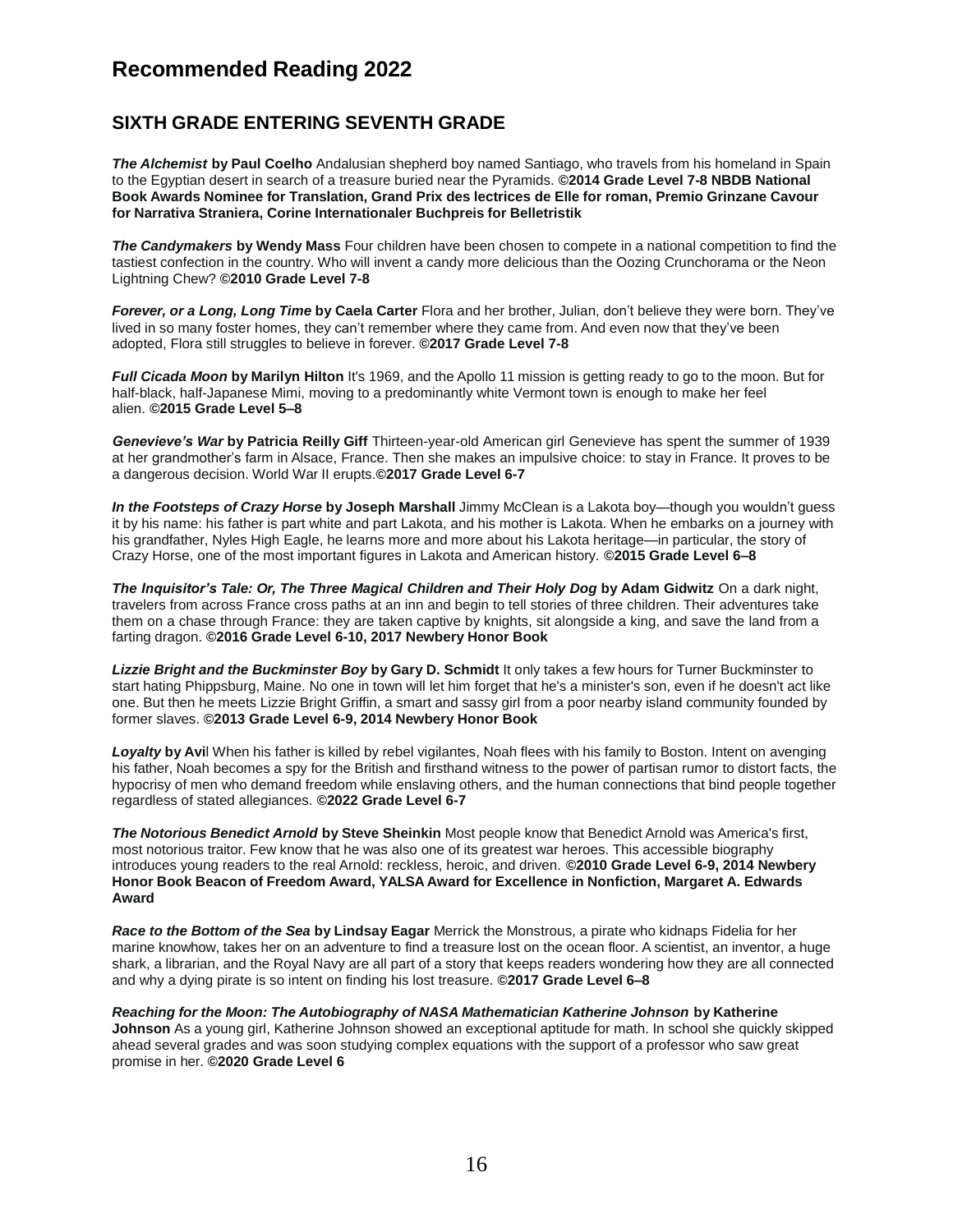*The Red Bandanna* **by Tom Rinaldi** Welles Crowther always kept a red bandanna with him, a gift from his father. Little did he know how that bandanna would help him in a time of crisis, during the fall of the South Tower of the World Trade Center. Readers will be fascinated by the story of an ordinary man who did extraordinary work to save lives of others while sacrificing his own.**©2017 Grade Level 6–8**, **Winner of the Christopher Award, Notable Social Studies Book**

*Riding* **Chance by Christine Kendall** Troy is a kid with a passion. And dreams. And wanting to do the right thing. But after taking a wrong turn, he's forced to endure something that's worse than any juvenile detention he can imagine-he's "sentenced" to the local city stables where he's made to take care of horses. **©2016 Grade Level 6–8**

*So Be It* **by Sarah Weeks** She doesn't know when her birthday is or who her father is. In fact, everything about Heidi and her mentally disabled mother's past is a mystery. When a strange word in her mother's vocabulary begins to haunt her, Heidi sets out on a cross-country journey in search of the secrets of her past. **©2004 Grade Level 6–8**

*Soar* **by Joan Bauer** Jeremiah is the world's biggest baseball fan. He *really* loves baseball and he knows just about everything there is to know about his favorite sport. So when he's told he can't play baseball following an operation on his heart, Jeremiah decides he'll do the next best thing and become a coach. **©2017 Grade Level 6–7 Texas Bluebonnet Award Nominee, Vermont Golden Dome Book Award Nominee, William Allen White Children's Book Award Nominee, and Bluestem Book Award Nominee**

*Stella by Starlight* **by Sharon M. Draper** Stella lives in the segregated South; in Bumblebee, North Carolina, to be exact about it. Some stores she can go into. Some stores she can't. Some folks are right, pleasant. Others are a lot less so. **S2015 Grade Level 6-8, Pennsylvania Young Readers' Choice Award Nominee, Vermont Golden Dome Book Award Nominee, Judy Lopez Memorial Award for Children's Literature Nominee, NAACP Image Award Nominee for Youth/Teens, NCTE Charlotte Huck Award, and Rebecca Caudill Young Readers' Book Award Nominee**

*Strongheart Wonder Dog of the Silvre Screen* **by Candace Fleming** Based on a true story, this absorbing novel from the duo behind *Giant Squid* and other books introduces Strongheart, a German shepherd that worked as a police dog in Germany until his discovery by Hollywood director Larry Trimble in the early 1920s. **©2018 Grade Level 6-7**

*Wolf Hollow* **by Lauren Wolk** Growing up in the shadows cast by two world wars, Annabelle has lived a mostly quiet, steady life in her small Pennsylvania town. Until the day new student Betty Glengarry walks into her class. **©2016 Grade Level 6-8, 2017 Newbery Honor Book**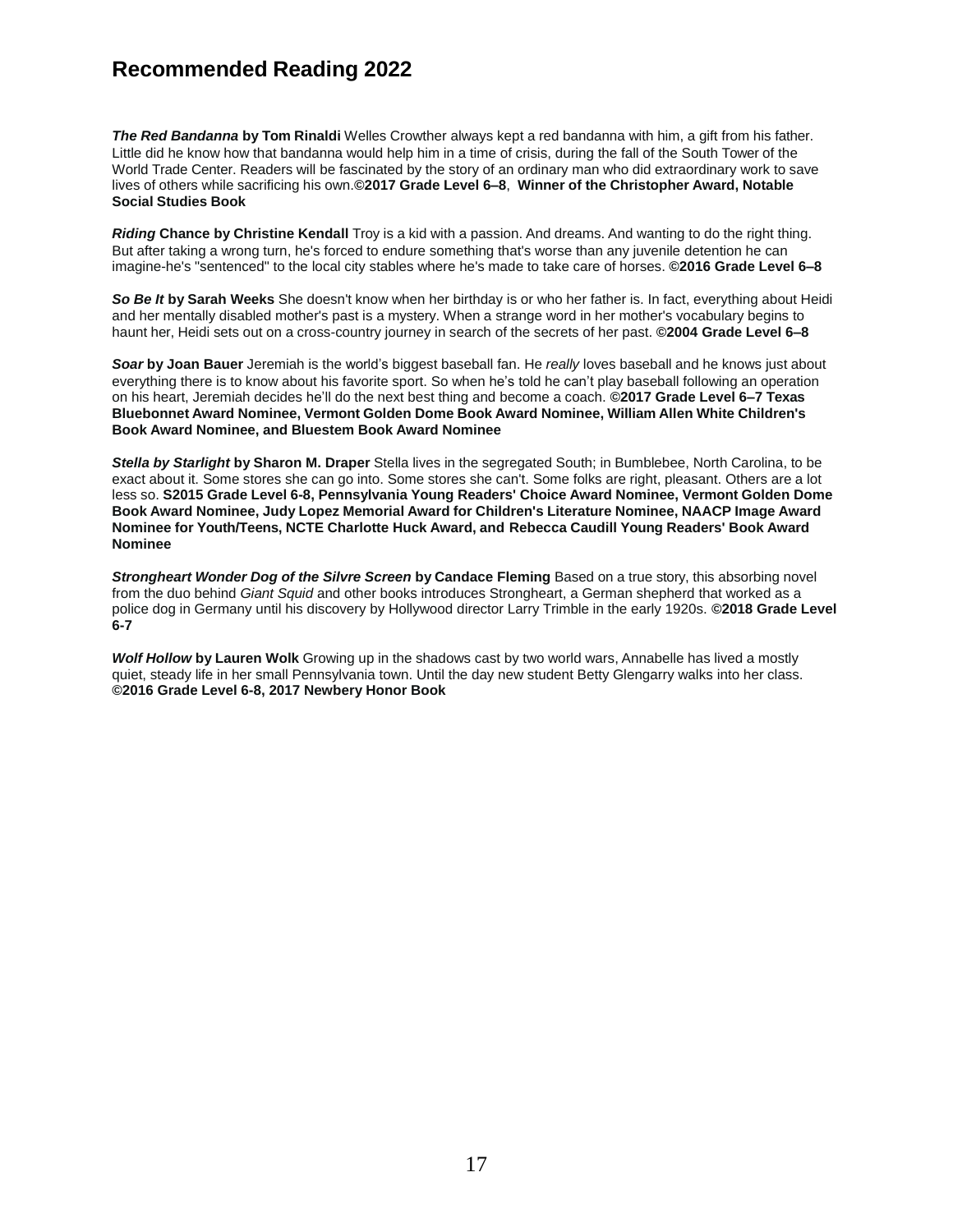## **Recommended Summer Reading 2022**

#### **SEVENTH GRADE ENTERING EIGHTH GRADE**

*Absolutely Truly* **by Heather Vogel Frederick** Truly Lovejoy is accustomed to change. Her father's military career means they move often. But the kind of change that comes when her father loses an arm in Afghanistan and decides to move the family to middle-of-nowhere Pumpkin Falls to take over the family bookstore is a little more than Truly can handle. **©2014 Grade Level 7-8**

*Ali Cross* **by James Patterson** Ali Cross has always looked up to his father, former detective and FBI agent Alex Cross. While solving some of the nation's most challenging crimes, his father always kept his head and did the right thing. Can Ali have the same strength and resolve? **©2019 Grade Level 7-8**

*As Brave as You* **by Jason Reynolds** Genie's summer is full of surprises. The first is that he and his big brother, Ernie, are leaving Brooklyn for the very first time to spend the summer with their grandparents all the way in Virginia—in the COUNTRY! **Coretta Scott King Author Honor Book, Schneider Family Book Award** ©**2016 Grade Level 6-8**

*The Boy in the Wooden Box: How the Impossible Became Possible…on Schindler's list* **by Leon Leyson** The only memoir published by a former Schindler's list child, perfectly captures the innocence of a small boy who goes through the unthinkable. Leon Leyson (born Leib Lezjon) was only ten years old when the Nazis invaded Poland and his family was forced to relocate to the Krakow ghetto. **©2015 Grade Level 6-9**

*Code Girls the True Story of the American Girls Who Broke Code in WWII* **by Lizz Mundy** More than ten thousand women served as codebreakers during World War II, recruited by the U.S. Army and Navy. While their brothers and boyfriends took up arms, these women moved to the nation's capital to learn the top secret art of code breaking. **©2018 Grade Level 8–Up**

*Echo* **by Pam Munoz Ryan** Lost and alone in a forbidden forest, Otto meets three mysterious sisters and suddenly finds himself entwined in a puzzling quest involving a prophecy, a promise, and a harmonica. **©2014 Grade Level 6-8, 2016 Newbery Honor Book**

*Endurance Young Readers Edition* **by Scott Kelly** Discover the extreme challenges of long-term spaceflight, the pressures of living in close quarters with people from many countries, the extremely dangerous risk of colliding with space junk and the unnerving feeling of not being able to help if tragedy strikes at home. **©2018 Grade Level 8-9**

*Esperanza Rising* **by Pam Munoz Ryan** The novel focuses on Esperanza, the only daughter of wealthy Mexican parents, and the events that occur after her father's murder and her subsequent move to California due to the actions of Esperanza's uncles, Tio Luis and Tio Marco. **©2002 Grade Level 8-9, Jane Addams Children's Book Award for Older Children, California Young Readers Medal Nominee for Middle School/Junior High,, Judy Lopez Memorial Award for Children's Literature,, Pura Belpré Award for Narrative**

*Fever 1793* **by Laurie Halse Anderson** It's late summer 1793, and the streets of Philadelphia are abuzz with mosquitoes and rumors of fever. Down near the docks, many have taken ill, and the fatalities are mounting. Now they include Polly, the serving girl at the Cook Coffeehouse. **©2002 Grade Level 8-9, South Carolina Book Award Nominee for Junior Book, Manitoba Young Readers' Choice Award Nominee for Sundogs, Rebecca Caudill Young Readers' Book Award Nominee**

*Flygirl* **by Sherri L. Smith** All Ida Mae Jones wants to do is fly. Her daddy was a pilot, and years after his death she feels closest to him when she's in the air. But as a young black woman in 1940s Louisiana, she knows the sky is off limits to her, until America enters World War II, and the Army forms the WASP-Women Airforce Service Pilots. **©2010 Grade Level 8-9**

*I Kill the Mockingbird* **by Paul Acampora** When Lucy, Elena, and Michael receive their summer reading list, they are excited to see *To Kill A Mockingbird* included. But not everyone in their class shares the same enthusiasm. **©2015 Grade Level 6-8**

*A Long Walk to Water: Based on a True Story* **by Linda Sue Park** The girl, Nya, is fetching water from a pond that is two hours' walk from her home: she makes two trips to the pond every day. The boy, Salva, becomes one of the "lost boys" of Sudan, refugees who cover the African continent on foot as they search for their families and for a safe place to stay. **©2011 Grade Level 6-8**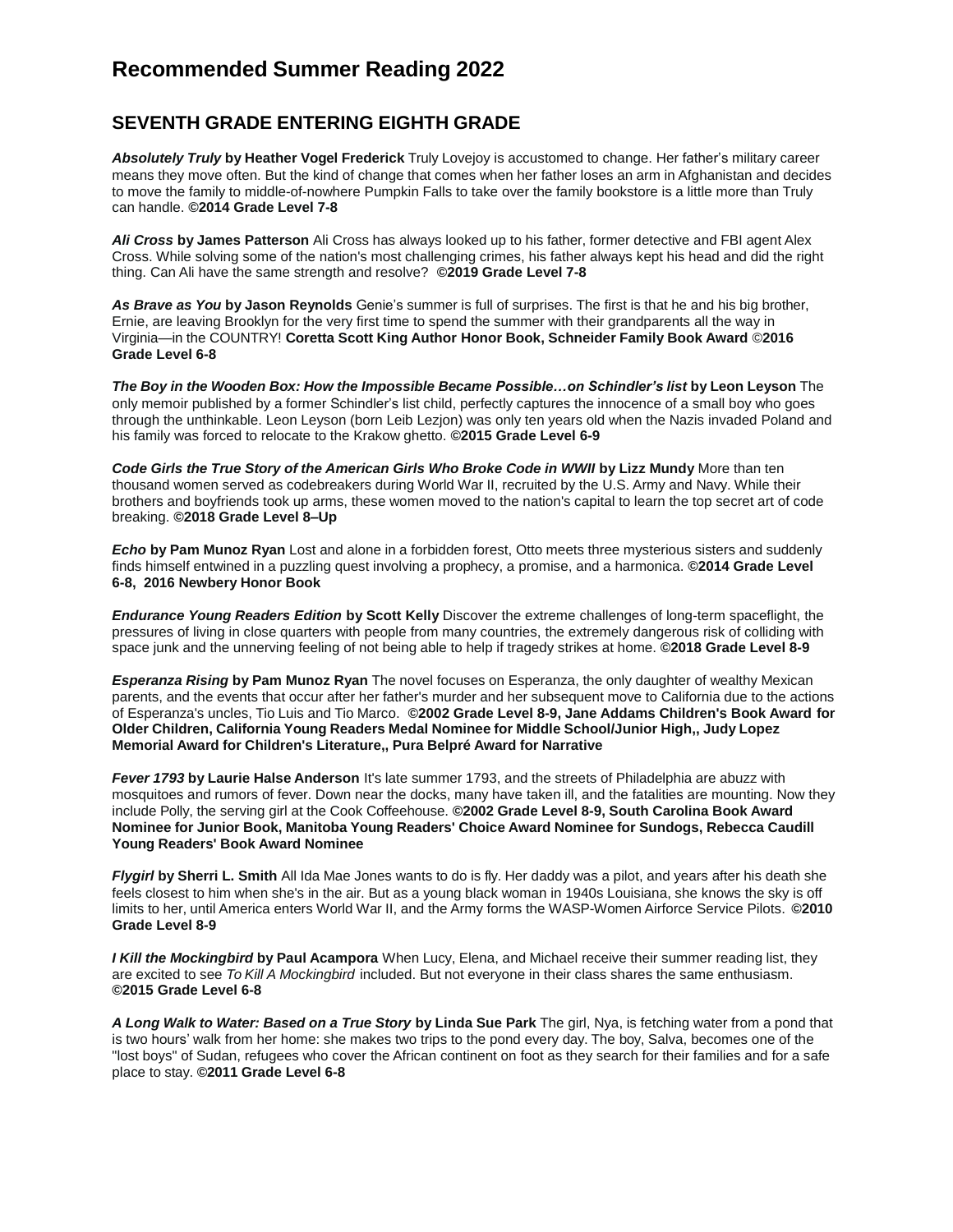## **Recommended Summer Reading 2022**

*A Night Divided* **by Jennifer A. Nielsen** With the rise of the Berlin Wall, Gerta finds her family suddenly divided. She, her mother, and her brother Fritz live on the eastern side, controlled by the Soviets. Her father and middle brother, who had gone west in search of work, cannot return home. Gerta knows it is dangerous to watch the wall, yet she can't help herself. **©2018 Grade Level 7–8**

*The Red Bandanna* **by Tom Rinaldi** Welles Crowther always kept a red bandanna with him, a gift from his father. Little did he know how that bandanna would help him in a time of crisis, during the fall of the South Tower of the World Trade Center. Readers will be fascinated by the story of an ordinary man who did extraordinary work to save lives of others while sacrificing his own. **©2017 Grade Level 6–8, Winner of the Christopher Award, Notable Social Studies Book**

#### Refugee by Alan Gratz Historical novel that braids the stories of three young refugees in three different time periods and settings: 1938 Berlin, 1994 Cuba, and 2015 Syria. The circumstances of all the kids and families **are dire, and their journeys are fraught with imminent danger. ©2017 Grade Level 7-8**

**Resistance by Jennifer Nielsen** Chaya Lindner is a teenager living in Nazi-occupied Poland. Simply being Jewish places her in danger of being killed or sent to the camps. After her little sister is taken away, her younger brother disappears, and her parents all but give up hope, Chaya is determined to make a difference. **©2018 Grade Level 8-9**

*Restart* **by Gordon Korman** Chase doesn't remember falling off the roof. He doesn't remember hitting his head. He doesn't, in fact, remember anything. He wakes up in a hospital room and suddenly has to learn his whole life all over again. **©2017 Grade Level 7-9,** South Carolina Book Award Nominee for Junior Book, Manitoba Young Readers' Choice Award Nominee for Sundogs, Rebecca Caudill Young Readers' Book Award Nominee

*Terror at Bottle Creek* **by Watt Key** In this gritty, realistic wilderness adventure, thirteen-year-old Cort is caught in a battle against a Gulf Coast hurricane. Cort's father is a local expert on hunting and swamp lore in lower Alabama who has been teaching his son everything he knows. But when a deadly Category 3 storm makes landfall, Cort must unexpectedly put his all skills-and bravery-to the test. **©2016 Grade Level 6-9**

*You Can Fly: The Tuskegee Airmen* **by Carole Brown Weatherford** *I WANT YOU!* says the poster of Uncle Sam. But if you're a young black man in 1940, he doesn't want you in the cockpit of a war plane. Yet you are determined not to let that stop your dream of flying. **©2016 Grade Level 8-10, Jane Addams Children's Book Award for Older Children, California Young Readers Medal Nominee for Middle School/Junior High,, Judy Lopez Memorial Award for Children's Literature,, Pura Belpré Award for Narrative**